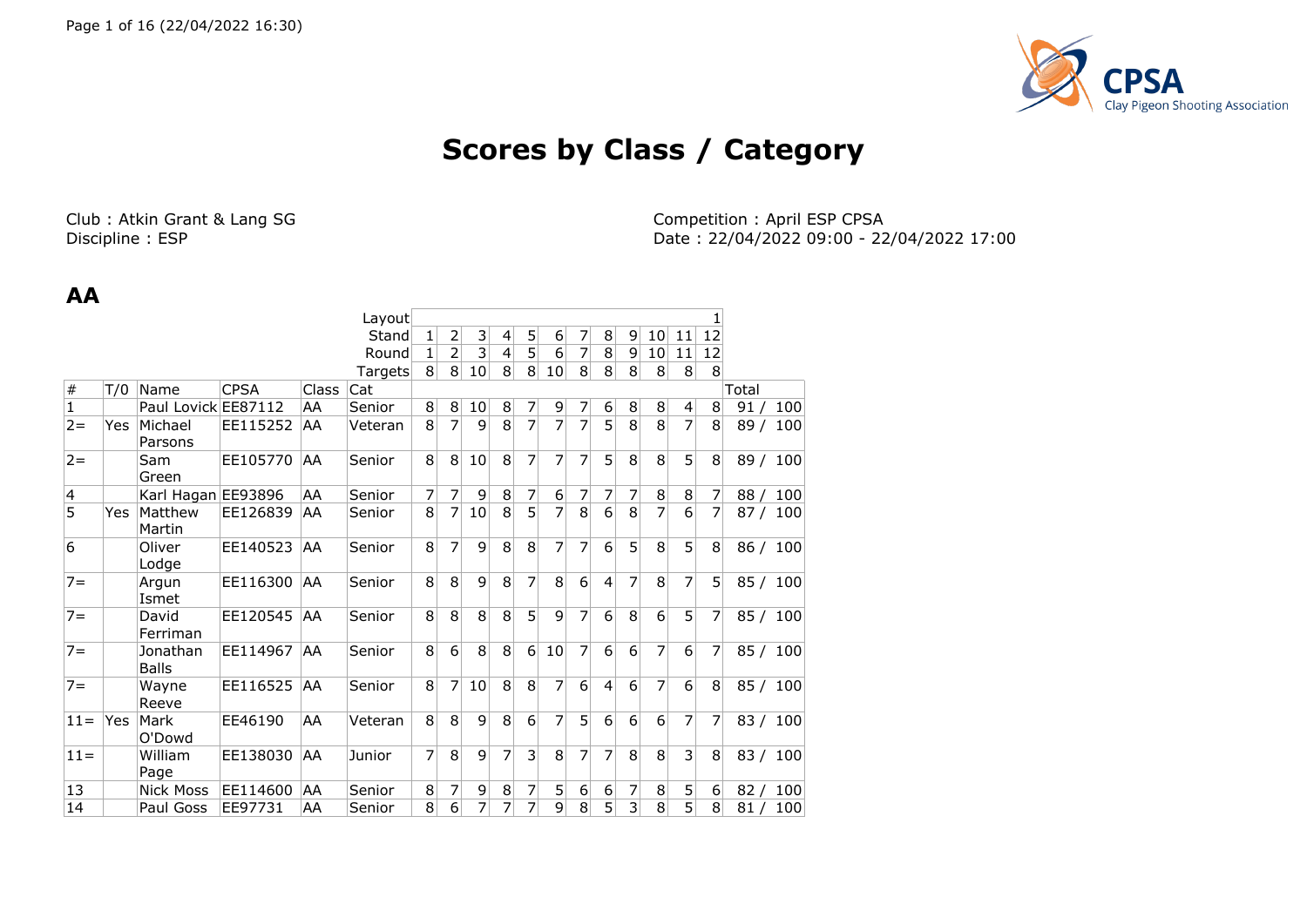

| 15     |     | Stuart<br>Lodge           | EE95782     | AA | Senior  | 7              | 6               | 7               | 7 | 7              | 7              |                | 5              | 6              | 7 | 6              | 8 | 80 / 100    |
|--------|-----|---------------------------|-------------|----|---------|----------------|-----------------|-----------------|---|----------------|----------------|----------------|----------------|----------------|---|----------------|---|-------------|
| $16=$  |     | Doug<br>Thompson          | EE125619    | AA | Senior  | 8 <sup>1</sup> | 7               | 10 <sup>1</sup> | 8 | 6              | 7              | $\overline{7}$ |                | 5              | 8 | $\vert$        | 8 | 79 / 100    |
| $16=$  |     | Stephen<br>Whinnett       | EE96499     | AA | Senior  | $6 \mid$       | 8               | 9               | 8 | 5              | 5              | 6              | 4              | 7              | 7 | 7              | 7 | 79 /<br>100 |
| $18 =$ |     | Neil Smith                | EE104756    | AA | Senior  | $\overline{7}$ | 8               | $\overline{4}$  | 7 | 6              | 7              | 6              |                | 8              | 7 | 5              | 6 | 78 /<br>100 |
| $18 =$ | Yes | William<br>Hewland        | EE111458    | AA | Senior  | 8 <sup>1</sup> | 7               | 9               | 7 | 6              | 4              | 6              | 4              | 6              | 8 | 5              | 8 | 78 /<br>100 |
| 20     |     | Gary<br>Parkins           | EE68203     | AA | Senior  | $\overline{7}$ | 7               | 10              | 6 | 3              | 9              | 8              |                | 7              | 7 | 5 <sup>1</sup> | 7 | 100<br>77 / |
| 21     |     | Lloyd<br>Marshall         | EE86919     | AA | Senior  | 8 <sup>1</sup> | $6\overline{6}$ | 8               | 7 | 5 <sub>1</sub> | 5              | 6              | $\overline{4}$ | 7              | 8 | $\overline{4}$ | 7 | 75 / 100    |
| 22     | Yes | Matthew<br><b>Bedford</b> | EE99093     | AA | Senior  | 8 <sup>1</sup> | 8               | 5 <sup>1</sup>  | 8 | 1              | 4              | 8              | $6 \vert$      | 8              | 6 | 5              | 7 | 74 / 100    |
| $23 =$ | Yes | Dean Cann EE92229         |             | AA | Senior  | 5 <sup>2</sup> | $\,8\,$         | 8               | 7 | 5              | 7              | 4              | $\overline{4}$ | 5              | 8 | 5 <sup>1</sup> | 7 | 100<br>73 / |
| $23=$  |     | Paul<br>Finney            | EE129151    | AA | Veteran | $\overline{7}$ | $\overline{7}$  | 9               | 8 | $\overline{7}$ | 7              | $\overline{5}$ | 5              | $\overline{7}$ | 6 | 1              | 4 | 100<br>73   |
| 25     |     | Kjetil<br>Bogstad         | EE142003    | AA | Senior  | $\overline{7}$ | 8               | 10              | 8 | $\overline{4}$ | $\overline{4}$ | 6              |                | 4              | 6 | $\overline{4}$ | 8 | 100<br>70 / |
| 26     |     | Justin<br>Firman          | EE118044 AA |    | Senior  | 7              | 7               | $\mathbf{q}$    | 7 | 7              | 5              | 5              | 4              | 5              | 3 | $\overline{3}$ | 7 | 100<br>69/  |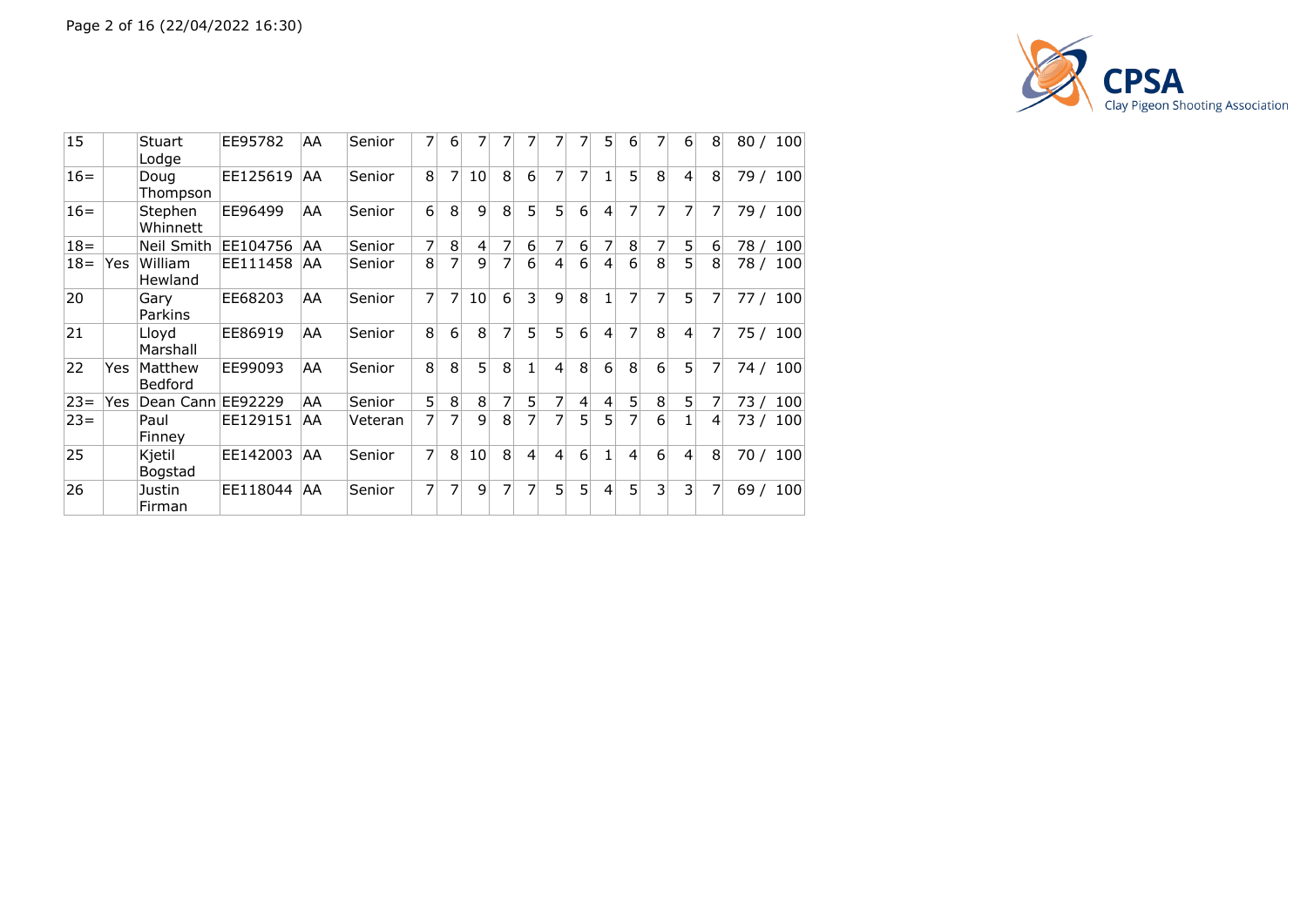

**A**

|                |     |                         |             |              | Layout  |                |                  |                    |                |                         |                         |                          |                |                |                  |                | 1                |       |          |
|----------------|-----|-------------------------|-------------|--------------|---------|----------------|------------------|--------------------|----------------|-------------------------|-------------------------|--------------------------|----------------|----------------|------------------|----------------|------------------|-------|----------|
|                |     |                         |             |              | Stand   | 1              | 2                | 3                  | 4              | 5                       | 6                       | 7                        | 8              | 9              | 10               | 11             | $\overline{12}$  |       |          |
|                |     |                         |             |              | Round   | 1              | $\overline{2}$   | $\overline{3}$     | $\overline{4}$ | $\overline{5}$          | 6                       | $\overline{7}$           | $\overline{8}$ | 9              | 10               | 11             | 12               |       |          |
|                |     |                         |             |              | Targets | 8 <sup>1</sup> | 8 <sup>2</sup>   | 10                 | $\overline{8}$ | 8 <sup>1</sup>          | 10                      | 8 <sup>1</sup>           | 8              | 8 <sup>1</sup> | 8                | 8              | 8                |       |          |
| $\#$           | T/0 | Name                    | <b>CPSA</b> | Class        | Cat     |                |                  |                    |                |                         |                         |                          |                |                |                  |                |                  | Total |          |
| $\overline{1}$ |     | Gary<br>Hamilton        | EE129927    | IA.          | Senior  | 8              | 8 <sup>2</sup>   | 10                 | 8              | 7                       | 8                       | $\bf{8}$                 | 5              | 8              | 8                | 6              | 8 <sup>2</sup>   | 92/   | 100      |
| $\overline{2}$ |     | Sean<br>Hopper          | EE126277    | ÌА.          | Veteran | 8              | 8 <sup>1</sup>   | 10                 | 8              | $\overline{7}$          | 9                       | 6                        | $\overline{4}$ | 8              | $6 \overline{6}$ | 6              | 8                | 88 /  | 100      |
| 3              |     | James<br>Lodge          | EE106460    | IA.          | Senior  | 8              | 8                | 9                  | 8              | $\overline{7}$          | 8                       | $\overline{7}$           | 4              | 8              | 8                | 5              | 7                | 87/   | 100      |
| $4 =$          | Yes | Mark<br><b>Burrows</b>  | EE128942    | IA.          | Senior  | $\overline{4}$ | 7                | 7                  | $\overline{8}$ | $\overline{7}$          | $\overline{9}$          | 7                        | $\overline{8}$ | 5              | $\overline{7}$   | $\overline{8}$ | 8                | 85/   | 100      |
| $4=$           |     | Ray Janes               | EE88843     | A            | Veteran | 8              | 7                | 10                 | 8              | 7                       | 7                       | 6                        | $\overline{2}$ | $\bf 8$        | $\overline{7}$   | 7              | 8                | 85/   | 100      |
| $6=$           |     | Charles<br>Whatton      | EE113493    | IA.          | Senior  | 8              | 8                | 8                  | $\overline{8}$ | $\overline{6}$          | $\overline{7}$          | 7                        | $\overline{4}$ | 7              | $\overline{7}$   | $\overline{7}$ | 6                | 83/   | 100      |
| $6=$           |     | Dean<br>Quince          | EE110569    | <sup>A</sup> | Senior  | 7              | 5                | 7                  | 8              | 7                       | 8                       | 7                        | 7              | 7              | 7                | 5              | 8                | 83/   | 100      |
| 8              |     | Mark Bird               | EE127281    | lA           | Senior  | 8              | 6                | 9                  | 7              | 8                       | 9                       | 8                        | 6              | 5              | 4                | 4              | 8                | 82/   | 100      |
| 9              |     | Steven<br>Musk          | EE133041    | IA.          | Senior  | 8              | $\overline{6}$   | 9                  | $\overline{7}$ | $\overline{5}$          | $\overline{8}$          | $\overline{6}$           | 5              | 7              | $\overline{8}$   | 7              | 5                | 81/   | 100      |
| $10 =$         |     | Bert Mason              | EE85486     | A            | Veteran | 8              | 7                | 9                  | 6              | $\overline{\mathbf{4}}$ | 6                       | 7                        | 6              | 8              | $6 \overline{6}$ | 5              | 8                | 80/   | 100      |
| $10 =$         | Yes | Cyrus Higgs EE132243    |             | A            | Senior  | 8              | $\overline{8}$   | $\overline{\bf 8}$ | $\overline{8}$ | 5                       | $\overline{8}$          | $\overline{\mathcal{L}}$ | $\overline{6}$ | $\overline{6}$ | $\overline{6}$   | $\overline{5}$ | 8                | 80/   | 100      |
| $10 =$         |     | Kevin<br>Norfolk        | EE113412    | <b>A</b>     | Senior  | 7              | $\overline{6}$   | $\overline{9}$     | $\overline{8}$ | $\overline{7}$          | $\overline{9}$          | $\overline{6}$           | $\overline{2}$ | 7              | $\overline{7}$   | $\overline{5}$ | $\overline{7}$   |       | 80 / 100 |
| $10 =$         |     | Michael<br>Fryer        | EE39268     | A            | Veteran | 8              | $6 \overline{6}$ | 9                  | 8              | 6                       | 8                       | 5                        | 4              | $\overline{7}$ | 8                | $\overline{4}$ | 7                | 80/   | 100      |
| $14 =$         |     | Philip Rust             | EE118348    | IA           | Senior  | 5              | 6                | 9                  | 5              | 6                       | 7                       | 6                        | 3              | $\, 8$         | 8                | 8              | 8                | 79 /  | 100      |
| $14 =$         |     | Trevor<br>Hearn         | EE37612     | A            | Senior  | 8              | $6\vert$         | 10                 | $\overline{8}$ | $\overline{5}$          | $\overline{8}$          | $\overline{6}$           | $\overline{3}$ | 6              | $\overline{8}$   | $\overline{5}$ | $6 \overline{6}$ | 79 /  | 100      |
| $16=$          | Yes | Chris<br>Mulhall        | EE110240    | IA.          | Senior  | 7              | 6 <sup>1</sup>   | 10                 | 8              | 4                       | 8                       | 5                        | 3              | 7              | 8                | 5              | 7                | 78 /  | 100      |
| $16=$          |     | Stephen<br>Amies        | EE128781    | <sup>A</sup> | Senior  | 6              | 7                | 10                 | $\overline{8}$ | $\overline{6}$          | $\overline{\mathbf{3}}$ | $\overline{6}$           | $\overline{4}$ | $\overline{7}$ | $\overline{7}$   | $\overline{6}$ | 8                | 78 /  | 100      |
| $18 =$         |     | Nigel<br><b>Jeffery</b> | EE133640    | <b>A</b>     | Senior  | 8              | 5                | 9                  | 8              | 8                       | 4                       | $\overline{4}$           | 3              | 6              | 8                | 6              | 8                | 77/   | 100      |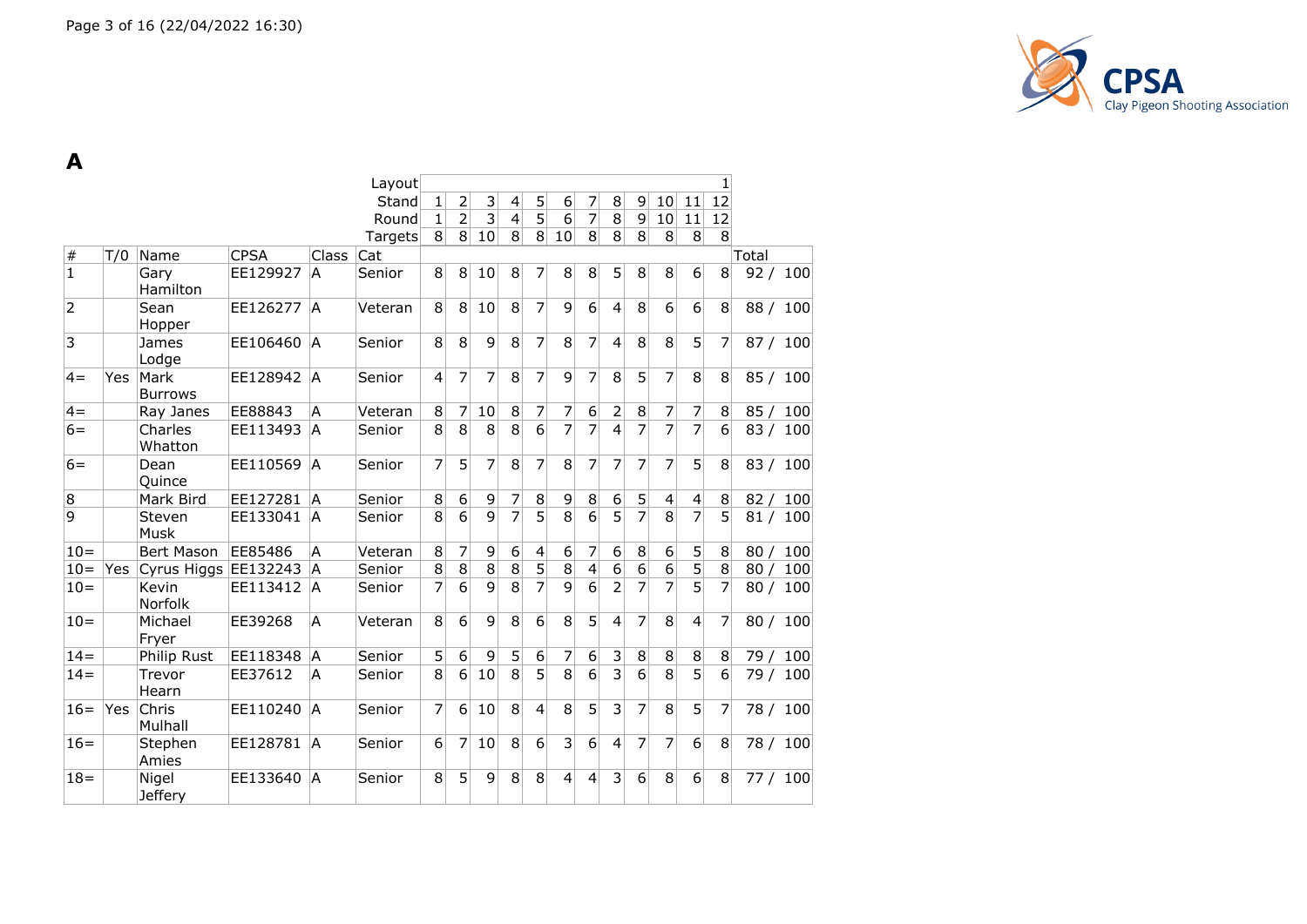

| $18 =$ |            | Shane<br>Russell        | EE136796 A |              | Senior  | 8              | 5              | 3              | 8              | 6              | 8                       | 6                       | 6               | 6              | 7              | 6                       | 8                | 77 / 100 |     |
|--------|------------|-------------------------|------------|--------------|---------|----------------|----------------|----------------|----------------|----------------|-------------------------|-------------------------|-----------------|----------------|----------------|-------------------------|------------------|----------|-----|
| $20 =$ | Yes        | Anthony<br>Collins      | EE143501   | A            | Veteran | 7              | 6              | 6              | 8              | 7              | $\overline{5}$          | 7                       | 5               | 7              | $\overline{4}$ | 6                       | 8                | 76/      | 100 |
| $20 =$ | <b>Yes</b> | Fred Burnell EE108107   |            | A            | Veteran | 8              | 7              | $\overline{9}$ | 8              | 3              | 5                       | 8                       | $\overline{2}$  | 5              | 8              | 5                       | 8                | 76/      | 100 |
| $20 =$ | Yes        | Stuart<br>Taylor        | EE85402    | A            | Veteran | 7              | $\overline{6}$ | $\overline{7}$ | $\overline{8}$ | $\overline{5}$ | $\overline{7}$          | 6                       | $\overline{6}$  | $\overline{6}$ | $\overline{8}$ | $\overline{4}$          | $6\overline{6}$  | 76 / 100 |     |
| $23 =$ |            | Ian<br>Matthews         | EE118823   | A            | Senior  | $\overline{2}$ | 8              | 7              | 8              | 7              | 7                       | $\overline{7}$          | $\vert 4 \vert$ | 6              | 8              | 3                       | 8                | 75 / 100 |     |
| $23 =$ |            | Mark<br>Hudson          | EE129268   | lA.          | Senior  | 7              | 7              | 8              | 8              | 5              | 8                       | 6                       | 5               | $\overline{7}$ | 6              | 3                       | 5                | 75 / 100 |     |
| $23 =$ |            | Shane<br>Lodge          | EE138905   | <sup>A</sup> | Senior  | 8              | 7              | 6              | 8              | 7              | $\overline{3}$          | $\overline{4}$          | 5               | 5              | 8              | 7                       | 7                | 75 / 100 |     |
| $26=$  |            | Alan Tyte               | EE118844   | IA.          | Senior  | 6              | 7              | 8              | 4              | 3              | 7                       | 6                       | 7               | 6              | 7              | 6                       | 7                | 74 / 100 |     |
| $26=$  |            | Stephen<br>Battaglia    | EE60842    | A            | Senior  | $\overline{7}$ | $\overline{7}$ | $\overline{9}$ | $\overline{7}$ | $\overline{3}$ | $\overline{6}$          | $\overline{\mathbf{4}}$ | $\overline{5}$  | $\overline{7}$ | $\overline{7}$ | $\overline{4}$          | 8                | 74 / 100 |     |
| 28     |            | Luke<br>Mortimer        | EE141168   | lA.          | Senior  | 6              | 8              | 7              | 7              | $\overline{2}$ | 8                       | 6                       | $\overline{3}$  | 8              | 8              | $\overline{4}$          | 6                | 73 / 100 |     |
| $29 =$ |            | Barry Taylor EE123419 A |            |              | Senior  | 6              | 7              | 7              | 7              | 5              | 7                       | 5                       | $\overline{4}$  | 7              | 7              | $\overline{\mathbf{4}}$ | 6                | 72 / 100 |     |
| $29=$  |            | Layne<br>Chisholm       | EE139968 A |              | Veteran | 5              | $\overline{8}$ | 6              | $\overline{8}$ | $\overline{5}$ | $\overline{4}$          | 5                       | $\overline{7}$  | 6              | $\overline{8}$ | $\overline{2}$          | 8                | 72 / 100 |     |
| $29 =$ |            | Lee<br>Thompson         | EE107575   | lA.          | Senior  | 5              | $\overline{4}$ | 6              | 7              | 8              | $\overline{6}$          | 5                       | $\overline{6}$  | $\overline{7}$ | $\overline{7}$ | 3                       | 8                | 72 / 100 |     |
| $29 =$ |            | Ricky<br>Mcarthur       | EE126852   | A            | Senior  | 8              | 6              | 7              | 7              | 5              | $\overline{4}$          | 3                       | 5               | 7              | 7              | 6                       | 7                | 72 / 100 |     |
| 33     | Yes        | Ceyla Ismet EE128249 A  |            |              | Senior  | $\overline{8}$ | 7              | 5 <sup>1</sup> | $\overline{8}$ | $\overline{3}$ | 7                       | $\overline{7}$          | $\overline{4}$  | 3              | 7              | 6                       | 6                | 71/      | 100 |
| $34 =$ |            | Adrian<br>Chapman       | EE101732 A |              | Senior  | $\overline{7}$ | $\overline{7}$ | $\overline{7}$ | $\overline{8}$ | $\overline{3}$ | $\overline{6}$          | $\overline{6}$          | $\overline{4}$  | $\overline{7}$ | $\overline{4}$ | $\overline{3}$          | 8                | 70/      | 100 |
| $34 =$ |            | Alex Higgs              | EE125603   | A            | Veteran | 5              | 8              | $\overline{7}$ | 7              | 5              | $\overline{5}$          | $\overline{4}$          | $\overline{5}$  | 7              | 8              | 3                       | $6 \overline{6}$ | 70/      | 100 |
| 36     | <b>Yes</b> | Alan<br>Stronge         | EE89952    | A            | Veteran | 3              | $\overline{8}$ | $\overline{8}$ | $\overline{8}$ | $\overline{4}$ | $\overline{0}$          | $6\overline{6}$         | $\overline{7}$  | 6              | $\overline{8}$ | $\overline{3}$          | 8                | 69 / 100 |     |
| $37 =$ |            | Christopher<br>Balham   | EE73943    | A            | Senior  | $\overline{4}$ | $\overline{4}$ | $\overline{9}$ | $\overline{7}$ | $\overline{6}$ | $\overline{5}$          | $\overline{5}$          | $\overline{3}$  | $\overline{5}$ | $\overline{8}$ | $\overline{4}$          | 6                | 66 / 100 |     |
| $37 =$ | <b>Yes</b> | James<br>Mcalevey       | EE112818   | A            | Veteran | 6              | 7              | 9              | 8              | $\overline{2}$ | $\overline{\mathbf{3}}$ | 6                       | $\overline{2}$  | 3              | 6              | 6                       | 8                | 66 /     | 100 |
| 39     |            | Ron Salmon EE54611      |            | A            | Veteran | 7              | 5              | 9              | 8              | 2              | 7                       | $\vert 3 \vert$         | $\overline{0}$  | 8              | 5 <sup>1</sup> | 3                       | 8                | 65/      | 100 |
| 40     | Yes        | Angus<br><b>Brown</b>   | EE37128    | A            | Veteran | 4              | $\overline{5}$ | 4              | 3              | 4              | $\overline{7}$          | $\overline{2}$          | 5               | $\overline{7}$ | 6              | $\overline{3}$          | 6                | 56/      | 100 |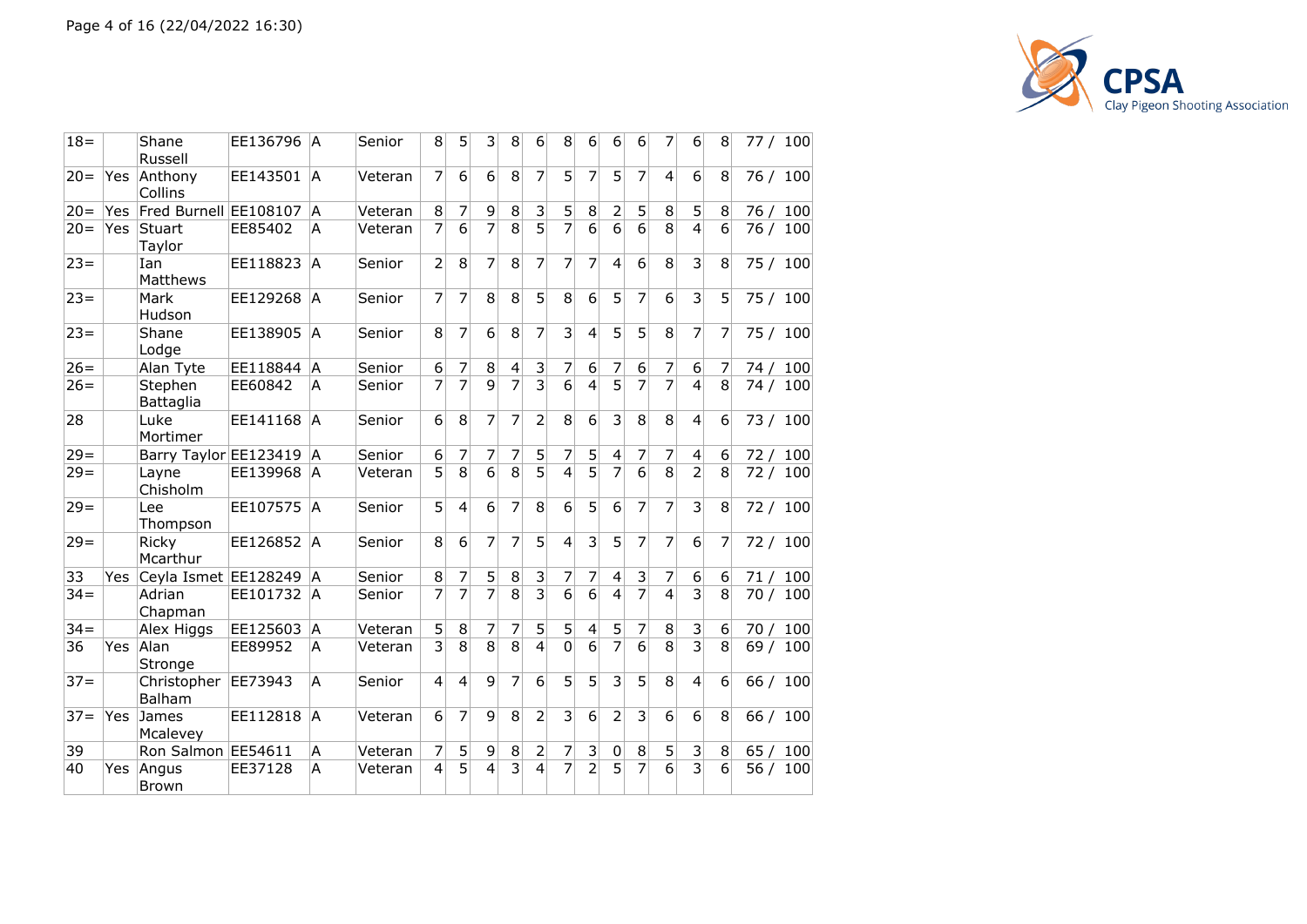

**B**

|              |            |                       |             |       | Layout  |                |                |                |                |                         |                          |                |                |                  |                  |                         | $\mathbf{1}$     |       |     |
|--------------|------------|-----------------------|-------------|-------|---------|----------------|----------------|----------------|----------------|-------------------------|--------------------------|----------------|----------------|------------------|------------------|-------------------------|------------------|-------|-----|
|              |            |                       |             |       | Stand   | $\mathbf{1}$   | $\overline{2}$ | 3              | 4              | 5                       | $\boldsymbol{6}$         | $\overline{7}$ | 8              | $\overline{9}$   | 10 <sup>1</sup>  | 11                      | 12               |       |     |
|              |            |                       |             |       | Round   | $\mathbf{1}$   | $\overline{2}$ | $\overline{3}$ | $\overline{4}$ | $\overline{5}$          | $6\overline{6}$          | $\overline{7}$ | $\overline{8}$ | $\overline{9}$   | 10               | 11                      | 12               |       |     |
|              |            |                       |             |       |         | 8 <sup>1</sup> | 8 <sup>2</sup> |                | 8              | 8 <sup>1</sup>          | 10 <sup>1</sup>          | 8 <sup>1</sup> | 8              | 8                | 8                | 8                       | 8                |       |     |
|              |            |                       |             |       | Targets |                |                | 10             |                |                         |                          |                |                |                  |                  |                         |                  |       |     |
| $\#$         | T/0        | Name                  | <b>CPSA</b> | Class | Cat     |                |                |                |                |                         |                          |                |                |                  |                  |                         |                  | Total |     |
| $\mathbf{1}$ |            | Marcus Went EE67734   |             | B     | Veteran | 8              | 7              | 9              | 8              | 7                       | $\overline{7}$           | 8              | 3              | 5                | $\overline{7}$   | 3                       | 8 <sup>1</sup>   | 80/   | 100 |
| $2 =$        |            | Samuel<br>Scotchings  | EE139450    | B     | Senior  | $\overline{8}$ | $\overline{4}$ | $\overline{9}$ | 6              | $\overline{7}$          | $\overline{7}$           | $\overline{8}$ | $\overline{2}$ | $\overline{5}$   | $\overline{8}$   | $\overline{6}$          | 8                | 78/   | 100 |
| $2 =$        |            | Stephen<br>Francis    | EE95598     | B     | Veteran | $\overline{8}$ | $\overline{8}$ | $\overline{8}$ | $\overline{8}$ | 5                       | $\overline{6}$           | $\overline{5}$ | 6              | $\overline{6}$   | $\overline{6}$   | $\overline{4}$          | 8                | 78 /  | 100 |
| 4            | Yes.       | Adam<br>Holmes        | EE129281    | B     | Senior  | 8              | $\overline{7}$ | 10             | 6              | $\overline{4}$          | 5                        | 6              | 6              | $6\phantom{1}6$  | $\overline{7}$   | 5                       | 7                | 77/   | 100 |
| $5 =$        | <b>Yes</b> | Chris Brown           | EE140288    | B     | Senior  | 7              | 7              | 9              | 8              | $\overline{4}$          | $\overline{7}$           | 5              | 4              | 6                | 7                | 5                       | $\overline{7}$   | 76/   | 100 |
| $5=$         |            | Toni Dixon            | EE141780    | B     | Senior  | 7              | $\overline{8}$ | 10             | $\overline{8}$ | $\overline{4}$          | $\overline{8}$           | $\overline{6}$ | $\overline{5}$ | $\overline{4}$   | $\overline{5}$   | $\overline{4}$          | $\overline{7}$   | 76/   | 100 |
| $7 =$        | Yes        | Andy Powell           | EE968       | B     | Senior  | 6              | 7              | 9              | $\overline{8}$ | $\overline{5}$          | $\overline{\mathbf{4}}$  | 5              | $\mathbf{1}$   | $\overline{6}$   | $\overline{8}$   | $\overline{7}$          | 8                | 74/   | 100 |
| $7 =$        | Yes        | Christine<br>Robinson | EE100283    | B     | Veteran | $\overline{4}$ | $\overline{7}$ | $\overline{8}$ | $\overline{8}$ | $\overline{7}$          | $\overline{7}$           | $\overline{5}$ | $\overline{3}$ | $\overline{7}$   | $\overline{5}$   | $\overline{5}$          | $\overline{8}$   | 74/   | 100 |
| 9            |            | Katie<br>Durrant      | EE135238    | B     | Senior  | 8              | $\overline{8}$ | 10             | 8              | $\overline{5}$          | $\overline{4}$           | $\overline{4}$ | $\overline{2}$ | $\overline{7}$   | $\vert$          | $\overline{5}$          | 8                | 73/   | 100 |
| $10 =$       |            | Ian Cross             | EE26633     | B     | Veteran | 8              | $\overline{7}$ | 5              | 7              | 5                       | 5                        | 7              | 4              | 7                | $\boldsymbol{6}$ | 5                       | $6 \mid$         | 72/   | 100 |
| $10 =$       |            | Robert<br>Francis     | EE90499     | B     | Veteran | $\overline{7}$ | $\overline{6}$ | $\overline{9}$ | $\overline{8}$ | $\overline{\mathsf{3}}$ | $\overline{3}$           | $\overline{7}$ | $\overline{6}$ | $\overline{6}$   | $\overline{7}$   | $\overline{4}$          | $\overline{6}$   | 72/   | 100 |
| $12 =$       |            | Cliff Lamb            | EE123008    | B     | Veteran | 3              | $\overline{7}$ | 9              | 7              | $\overline{4}$          | $\overline{7}$           | 6              | 3              | 6                | $\overline{7}$   | 5                       | 7                | 71/   | 100 |
| $12 =$       |            | Michael<br>Wells      | EE113318    | B     | Veteran | $\overline{8}$ | $\overline{5}$ | $\overline{6}$ | $\overline{8}$ | $\overline{3}$          | $\overline{7}$           | $\overline{4}$ | $\overline{4}$ | $\overline{6}$   | $\overline{7}$   | $\overline{5}$          | $\overline{8}$   | 71/   | 100 |
| $12 =$       | Yes        | Nicholas<br>Reeve     | EE56986     | B     | Veteran | $\overline{3}$ | 7              | 6              | 6              | 6                       | 6                        | 7              | 3              | 7                | 6                | $6\overline{6}$         | 8                | 71/   | 100 |
| $12 =$       | <b>Yes</b> | Stephen<br>Murphy     | EE73910     | B     | Veteran | 7              | $\overline{7}$ | 7              | 7              | $\overline{2}$          | 8                        | 5              | $\overline{2}$ | 6                | 8                | 5                       | 7                | 71/   | 100 |
| $16=$        |            | Brian Davies EE104511 |             | B     | Senior  | 7              | 7              | 9              | 6              | $\overline{\mathbf{4}}$ | $\overline{\mathcal{L}}$ | 6              | 3              | $\boldsymbol{6}$ | $\overline{7}$   | 5                       | $6 \overline{6}$ | 70/   | 100 |
| $16=$        | Yes        | Christopher<br>White  | EE73188     | B     | Veteran | $\overline{8}$ | $\overline{6}$ | $\overline{6}$ | $\overline{7}$ | $\overline{5}$          | $\overline{7}$           | $\overline{5}$ | $\overline{4}$ | $\overline{5}$   | $\overline{7}$   | $\overline{2}$          | $\overline{8}$   | 70/   | 100 |
| $18 =$       | Yes        | Andy<br>Watson        | EE142260    | B     | Senior  | 8              | 6              | 6              | 7              | 7                       | 5                        | 5              | 4              | 5                | 6                | $\overline{2}$          | 8                | 69/   | 100 |
| $18 =$       | Yes        | Graham Hill           | EE97529     | B     | Senior  | 8              | 8              | 8              | 7              | $\overline{\mathbf{4}}$ | $5\overline{)}$          | 4              | 4              | $6\overline{6}$  | $\overline{5}$   | $\overline{\mathbf{4}}$ | $6 \mid$         | 69/   | 100 |
| $18 =$       | Yes        | Jane<br>Maloney       | EE83751     | B     | Veteran | 8              | $\overline{5}$ | $\overline{6}$ | $\overline{7}$ | $\overline{3}$          | $\overline{3}$           | $\overline{6}$ | $\overline{6}$ | $\overline{7}$   | $\overline{7}$   | $\overline{5}$          | $\overline{6}$   | 69/   | 100 |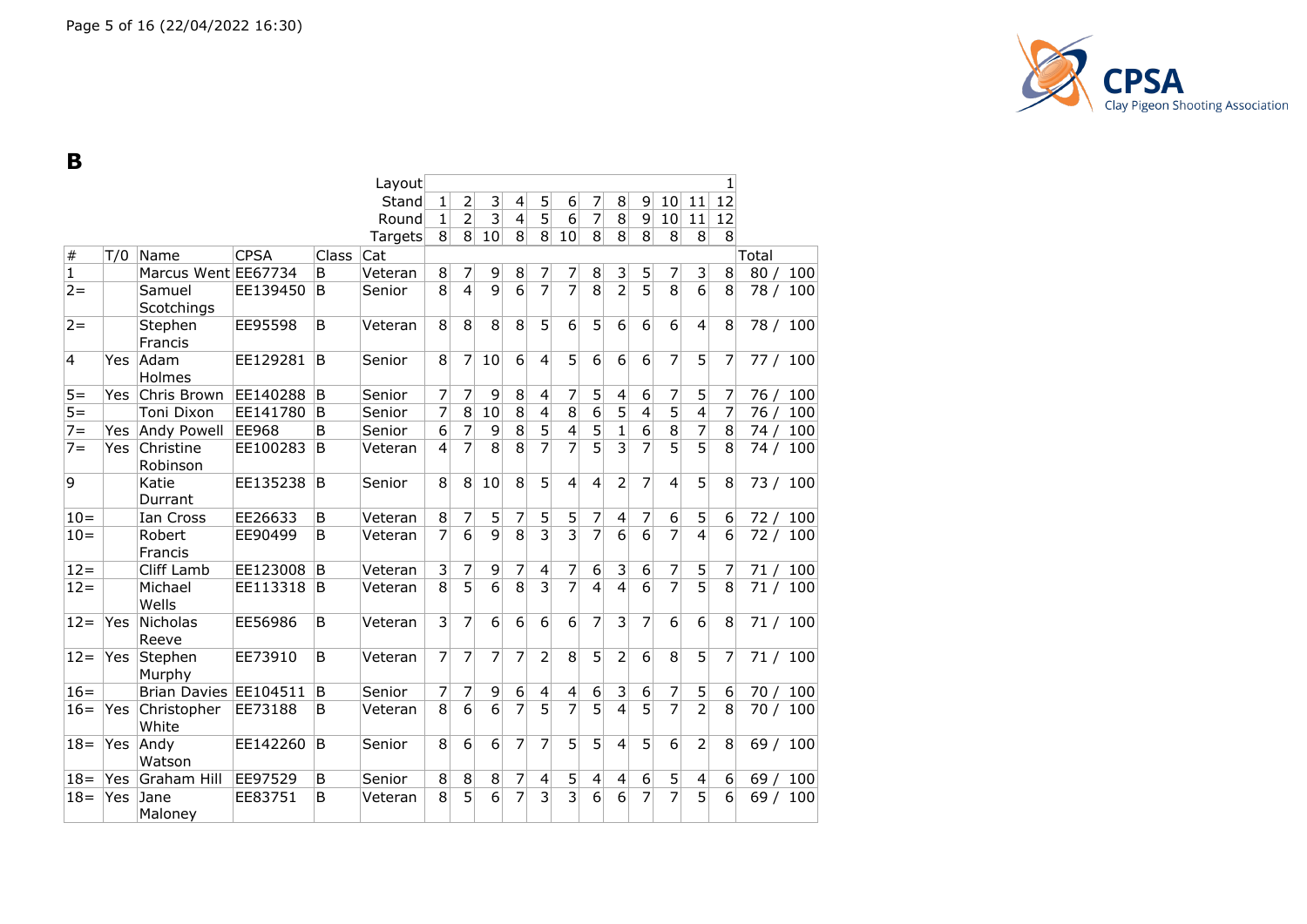

| $18 =$ | Yes | Peter Brown                   | EE40071  | B              | Veteran | 6              | 8              | 10                      | 8              | 5                       | 3              | 5              | 3                       | 2              | 7              | 4                       | 8               | 69 /<br><b>100</b> |
|--------|-----|-------------------------------|----------|----------------|---------|----------------|----------------|-------------------------|----------------|-------------------------|----------------|----------------|-------------------------|----------------|----------------|-------------------------|-----------------|--------------------|
| $18 =$ |     | <b>Philip Moss</b>            | EE70096  | B              | Senior  | 7              | 5              | $\overline{\mathbf{4}}$ | 6              | 4                       | $\overline{8}$ | $\overline{4}$ | $\overline{5}$          | 8              | $\overline{8}$ | 4                       | 6               | 69/<br>100         |
| $18 =$ | Yes | Tina<br>Henshaw               | EE138867 | B              | Senior  | 8              | 5              | 7                       | 6              | 7                       | 6              | 6              | 5                       | 4              | 5              | 4                       | 6               | 69/<br>100         |
| $24 =$ | Yes | Alen<br>Robinson              | EE96426  | B              | Veteran | 6              | 6              | 8                       | 7              | $\overline{2}$          | 3              | 7              | 4                       | 8              | 6              | $\overline{4}$          | 7               | 68/<br>100         |
| $24 =$ |     | David Gale                    | EE27617  | B              | Veteran | 7              | 5              | $\,8\,$                 | 8              | 2                       | 4              | $\overline{4}$ | 2                       | 6              | 7              | 7                       | 8               | 68/<br>100         |
| $24 =$ |     | Gary Wright                   | EE131233 | B              | Senior  | $\overline{5}$ | $\overline{7}$ | 9                       | $\overline{5}$ | $\overline{5}$          | 8              | 6              | $\overline{2}$          | $\overline{1}$ | $\overline{7}$ | $\overline{5}$          | 8               | 68/<br>100         |
| $24 =$ |     | Gregory<br>Dadd               | EE119131 | ΙB.            | Senior  | 5              | $\overline{7}$ | 9                       | $\overline{7}$ | 4                       | 4              | 5              | 4                       | 8              | $\overline{7}$ | $\overline{3}$          | 5               | 68/<br>100         |
| $28 =$ |     | Benjamin<br>Blackaby          | EE132361 | B              | Senior  | $\overline{4}$ | $\overline{6}$ | $\overline{6}$          | $\overline{8}$ | 5                       | 5              | 7              | $\overline{4}$          | 3              | 7              | 4                       | 8               | 67/<br>100         |
| $28 =$ |     | Christopher<br>Whitton        | EE136903 | B              | Senior  | 5              | 5              | $\overline{4}$          | 8              | 6                       | 8              | 7              | $\overline{2}$          | 7              | 7              | 3                       | 5               | 67/<br>100         |
| $28 =$ | Yes | Guy Rudd                      | EE133800 | <sup>1</sup> B | Senior  | 6              | 5              | $\,8\,$                 | 7              | 7                       | 3              | 6              | $\overline{2}$          | 5              | 7              | $\overline{\mathbf{4}}$ | $\overline{7}$  | 67/<br>100         |
| $28 =$ |     | John<br>Spafford              | EE101014 | B              | Veteran | 6              | 6              | $\overline{9}$          | $\overline{5}$ | 4                       | 4              | $\overline{4}$ | $\overline{4}$          | 6              | $\overline{7}$ | $\overline{5}$          | 7               | 67/<br>100         |
| $28 =$ | Yes | Kevin<br>Lander               | EE89433  | B              | Veteran | 5              | 8              | 7                       | 7              | 0                       | 8              | 7              | 3                       | 4              | 6              | 5                       | 7               | 67 / 100           |
| $28 =$ | Yes | Leslie<br>Christy             | EE122662 | B              | Senior  | 7              | 6              | 7                       | 6              | 3                       | 7              | 5              | 5                       | 7              | 5              | 3                       | 6               | 67/<br>100         |
| $34 =$ |     | Chris Osborn EE125129         |          | B              | Senior  | 7              | 5              | $\,8\,$                 | 7              | 3                       | 5              | 5              | 1                       | 4              | 7              | 6                       | 8               | 100<br>66/         |
| $34 =$ |     | Craig Colton EE128000         |          | B              | Senior  | 3              | 7              | 7                       | 8              | 5                       | 4              | 7              | $\overline{2}$          | 5              | $\overline{8}$ | 3                       | 7               | 66/<br>100         |
| 36     |     | Kevin Walsh EE106527          |          | B              | Veteran | $\overline{4}$ | $\overline{5}$ | 7                       | $\overline{6}$ | 4                       | $\overline{6}$ | $\overline{4}$ | $\overline{4}$          | $\overline{6}$ | $\overline{6}$ | $\overline{6}$          | 7               | 100<br>65 /        |
| $37 =$ |     | Colin Sutton EE83429          |          | B              | Veteran | 8              | 7              | 8                       | 4              | 5                       | 5              | 5              | $\overline{2}$          | 5              | 6              | 4                       | 5               | 100<br>64/         |
| $37 =$ |     | John<br>Mansfield             | EE94887  | <sub>B</sub>   | Veteran | 3              | $\overline{6}$ | 6                       | 7              | $\overline{\mathbf{3}}$ | $\overline{5}$ | 4              | $\overline{2}$          | $\overline{8}$ | $\overline{7}$ | $\overline{6}$          | 7               | 64/<br>100         |
| $37 =$ |     | Moya<br>Cherwayko             | EE139653 | B              | Senior  | 5              | 5              | $\mathsf{q}$            | 8              | 4                       | 6              | 7              | 3                       | 5              | $\overline{6}$ | 3                       | 3               | 64 / 100           |
| $40=$  | Yes | Christopher<br>Wigmore        | EE135318 | B              | Veteran | 8              | 7              | 7                       | 7              | 3                       | 6              | $\overline{3}$ | 1                       | $\overline{2}$ | $\overline{7}$ | 4                       | 8               | 63/<br>100         |
| $40 =$ | Yes | <b>Nicholas</b><br>Warmington | EE131224 | B              | Veteran | 7              | $\overline{4}$ | 7                       | 6              | 5                       | 5              | 5              | $\overline{2}$          | 4              | 7              | $\overline{4}$          | 7               | 63/<br>100         |
| $40=$  | Yes | Nigel Bowley EE100866         |          | ΙB             | Veteran | 4              | 8              | 5                       | 8              | 3                       | 5              | 5              | 2                       | 6              | 7              | 3                       | 7               | 63/<br>100         |
| 43     |     | Robert Parry EE104514         |          | B              | Veteran | 6              | 5              | $\overline{7}$          | 7              | 5                       | $\overline{5}$ | 5              | $\overline{2}$          | 6              | $\overline{5}$ | $\overline{2}$          | $\overline{7}$  | 62/<br>100         |
| $44 =$ |     | Ian Wilson                    | EE140672 | B              | Senior  | $\mathbf{1}$   | 7              | $\bf 8$                 | 8              | 3                       | $\overline{6}$ | 3              | 3                       | 7              | 5              | 3                       | $6\overline{6}$ | 100<br>60/         |
| $44 =$ |     | <b>Terry Harris</b>           | EE66730  | B              | Veteran | $\overline{4}$ | $\overline{3}$ | $\overline{3}$          | $\overline{6}$ | $\overline{\mathbf{3}}$ | $\overline{5}$ | 8              | $\overline{\mathbf{3}}$ | $\overline{7}$ | 8              | $\overline{3}$          | $\overline{7}$  | 100<br>60          |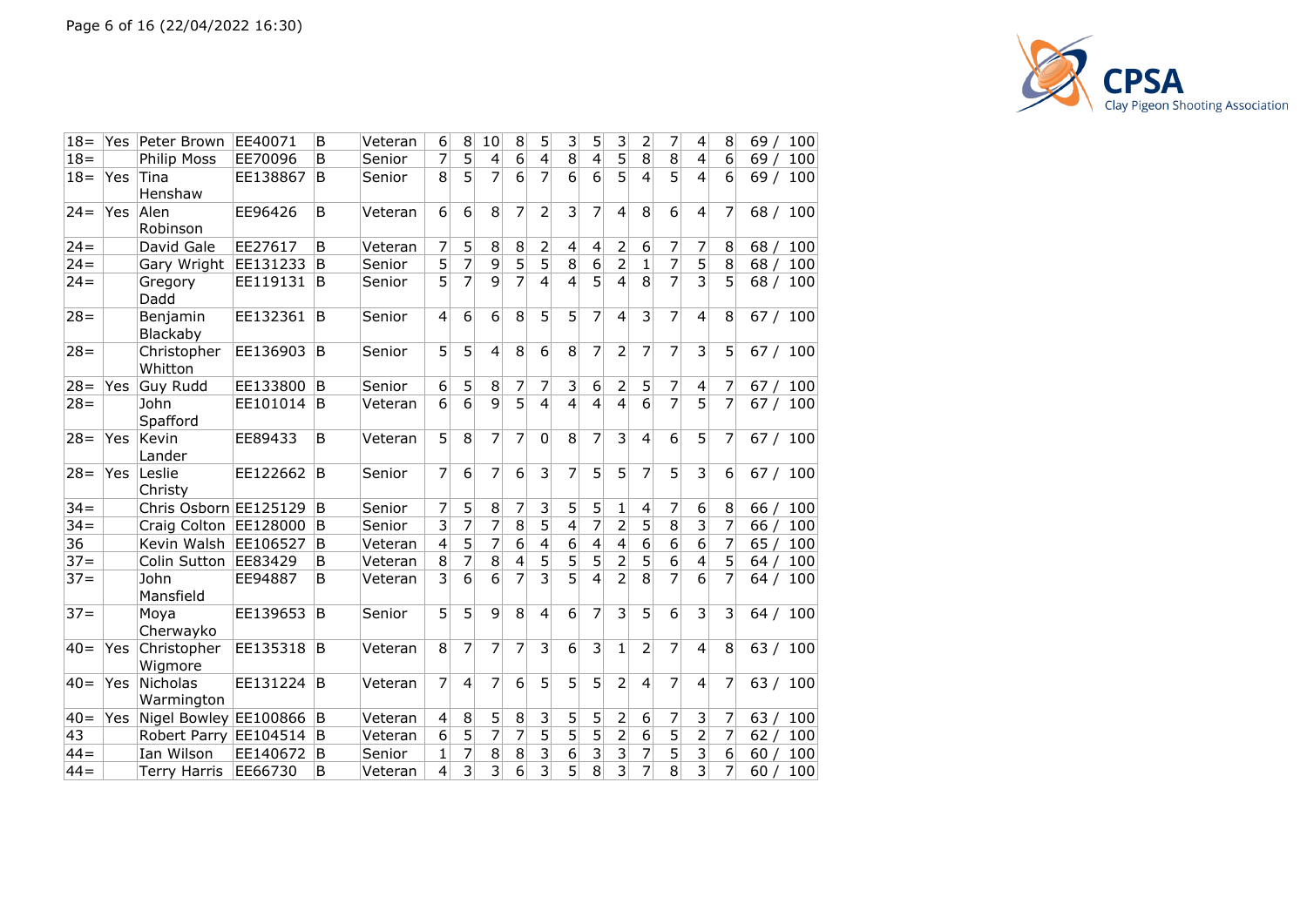

**C**

|                |            |                           |             |                | Layout  |                         |                         |                |                |                |                 |                         |                           |                         |                 |                         | 1                |       |          |
|----------------|------------|---------------------------|-------------|----------------|---------|-------------------------|-------------------------|----------------|----------------|----------------|-----------------|-------------------------|---------------------------|-------------------------|-----------------|-------------------------|------------------|-------|----------|
|                |            |                           |             |                | Stand   | $\mathbf 1$             | $\overline{2}$          | 3              | 4              | 5              | $6\,$           | 7                       | 8                         | 9                       | 10 <sup>1</sup> | 11                      | 12               |       |          |
|                |            |                           |             |                | Round   | 1                       | $\overline{2}$          | $\overline{3}$ | 4              | $\overline{5}$ | $6\overline{6}$ | 7                       | 8                         | 9                       | 10 <sup>1</sup> | 11                      | 12               |       |          |
|                |            |                           |             |                | Targets | 8                       | 8 <sup>°</sup>          | 10             | 8              | 8 <sup>°</sup> | 10              | 8 <sup>1</sup>          | 8                         | 8                       | 8               | 8                       | 8                |       |          |
| $\#$           | T/0        | Name                      | <b>CPSA</b> | Class          | Cat     |                         |                         |                |                |                |                 |                         |                           |                         |                 |                         |                  | Total |          |
| $\mathbf{1}$   |            | Denis Leahy               | EE129282    | C              | Senior  | 7                       | 8                       | 7              | 8              | 5              | $\vert$ 3       | 7                       | $\overline{c}$            | 4                       | 8 <sup>1</sup>  | 4                       | 8                | 71/   | 100      |
| $2 =$          |            | Yes Andrew Lajer EE88716  |             | $\mathsf{C}$   | Veteran | $\overline{\mathbf{3}}$ | $\overline{6}$          | $\overline{9}$ | $\overline{5}$ | $\overline{6}$ | $\overline{7}$  | $\overline{6}$          | $\overline{6}$            | 4                       | $\overline{8}$  | $\overline{\mathbf{3}}$ | 7                | 70/   | 100      |
| $2 =$          |            | David Blake               | EE110395    | $\overline{C}$ | Veteran | $\overline{2}$          | $\overline{8}$          | $\overline{9}$ | $\overline{8}$ | 7              | 7               | $\overline{5}$          | $\overline{2}$            | 5                       | $\overline{6}$  | $\overline{\mathsf{3}}$ | 8                | 70/   | 100      |
| $\overline{4}$ |            | Tracey<br>Sizeland        | EE121439    | C              | Senior  | 8                       | $\overline{6}$          | 8              | $\overline{5}$ | 5              | $\overline{4}$  | $\overline{6}$          | $\overline{4}$            | 6                       | $\overline{6}$  | $\overline{3}$          | 8                | 69/   | 100      |
| $5 =$          | Yes        | <b>Brian Maley</b>        | EE131917    | C              | Veteran | 5                       | 6                       | 9              | 7              | 6              | 1               | 6                       | $\overline{c}$            | $\, 8$                  | 7               | 4                       | 7                | 68/   | 100      |
| $5 =$          | Yes        | Gary Parsons EE139625     |             | $\mathsf{C}$   | Senior  | $\overline{\mathbf{3}}$ | $\overline{6}$          | $\overline{9}$ | $\overline{6}$ | $\overline{4}$ | $\overline{5}$  | $\overline{5}$          | $\overline{7}$            | $\overline{7}$          | $\overline{5}$  | 4                       | 7                | 68/   | 100      |
| $7 =$          |            | Ian Johnson               | EE143655    | $\mathsf{C}$   | Senior  | 7                       | $\overline{6}$          | $\overline{9}$ | $\overline{8}$ | 7              | $\overline{4}$  | $\overline{\mathbf{4}}$ | 3                         | $\mathbf{1}$            | $\overline{6}$  | 4                       | 8                | 67/   | 100      |
| $7 =$          |            | Yes Ian Radley            | EE82485     | C              | Senior  | $\overline{6}$          | $\overline{5}$          | $\overline{7}$ | 8              | $\overline{4}$ | $\overline{4}$  | $\overline{5}$          | $\overline{\overline{3}}$ | 7                       | 8               | 4                       | $\overline{6}$   | 67/   | 100      |
| $7 =$          |            | Stephen<br>Brownsell      | EE143685    | C              | Senior  | 6                       | 6                       | $\overline{7}$ | $\overline{7}$ | 7              | $\overline{4}$  | $\overline{6}$          | $\overline{3}$            | 5                       | 6               | $\overline{3}$          | $\overline{7}$   | 67/   | 100      |
| $10 =$         |            | Yes James Foster EE117379 |             | C              | Senior  | 7                       | $6\,$                   | 10             | 7              | $\overline{3}$ | $6\phantom{1}6$ | $\overline{5}$          | 5                         | $\overline{4}$          | $\overline{4}$  | $\overline{3}$          | $\boldsymbol{6}$ | 66/   | 100      |
| $10 =$         |            | Mark Vyse                 | EE131997    | C              | Senior  | 4                       | 7                       | 8              | $\overline{5}$ | $\overline{6}$ | $\overline{5}$  | $\overline{7}$          | $\overline{3}$            | $\overline{2}$          | $\overline{7}$  | 4                       | 8                | 66/   | 100      |
| $10 =$         |            | Richard<br>Dumpleton      | EE129280    | C              | Veteran | $6\overline{6}$         | $\overline{7}$          | $\overline{9}$ | $\overline{5}$ | $\overline{4}$ | $\overline{4}$  | $\overline{7}$          | $\overline{3}$            | $\overline{4}$          | $\overline{4}$  | $\overline{5}$          | 8                |       | 66 / 100 |
| $10 =$         |            | Zoe Bruce                 | EE131101    | $\mathsf{C}$   | Senior  | 6                       | 5                       | 5              | 8              | 5              | 7               | 7                       | 3                         | 4                       | $\overline{7}$  | $\overline{\mathbf{4}}$ | 5                |       | 66 / 100 |
| $14 =$         | <b>Yes</b> | M Armstrong               |             | $C^*$          | Veteran | $\overline{8}$          | $\overline{5}$          | $\overline{8}$ | $\overline{7}$ | $\overline{4}$ | $\overline{5}$  | $\overline{6}$          | $\overline{0}$            | $\overline{5}$          | $\overline{6}$  |                         | $\overline{8}$   | 65/   | 100      |
| $14 =$         |            | Tristan<br>Lambert        | EE143977    | C              | Senior  | $\overline{4}$          | $\overline{6}$          | $\overline{6}$ | $\overline{7}$ | 6              | $\overline{6}$  | $\overline{6}$          | $\overline{2}$            | $\overline{4}$          | $\overline{6}$  | $\overline{5}$          | 7                | 65/   | 100      |
| 16             | Yes        | I Tranter                 |             | $C^*$          | Senior  | 6                       | $\overline{\mathbf{4}}$ | 9              | 7              | 4              | 6               | 7                       | 2                         | 4                       | 5               | 1                       | 7                | 62/   | 100      |
| $17 =$         | Yes        | Christopher<br>Newman     | EE129373    | C              | Veteran | $\overline{8}$          | $\overline{6}$          | $\overline{6}$ | $\overline{6}$ | $\overline{5}$ | 4               | $\overline{5}$          | $\overline{3}$            | $\overline{4}$          | $\overline{5}$  | $\overline{3}$          | $\overline{6}$   | 61/   | 100      |
| $17 =$         |            | Freddie Clark EE145295    |             | $C^*$          | Senior  | 4                       | $\overline{7}$          | 9              | 7              | 6              | $\overline{2}$  | 3                       | 2                         | 4                       | $\overline{3}$  | 6                       | 8                | 61/   | 100      |
| $17 =$         |            | Yes Leo O'Dowd            | EE143162    | lC.            | Junior  | 5                       | $\overline{5}$          | 8              | 6              | $\overline{5}$ | $\overline{5}$  | $\overline{5}$          | $\overline{0}$            | $\overline{\mathbf{4}}$ | $\overline{7}$  | $\overline{\mathbf{3}}$ | $\overline{8}$   | 61/   | 100      |
| $17 =$         |            | Ubaldo<br>Morello         | EE87551     | $C^*$          | Senior  | 8                       | 6                       | 8              | 5              | $\overline{3}$ | $\overline{5}$  | 4                       | $\overline{1}$            | $\overline{2}$          | $\overline{5}$  | 6                       | 8                | 61/   | 100      |
| 21             |            | David Curtis              | EE144679    | C              | Senior  | 6                       | 6                       | 8              | 5              | $\mathsf 3$    | $\overline{4}$  | 5                       | 1                         | 5                       | 5 <sup>1</sup>  | $\overline{\mathbf{4}}$ | 8                | 60/   | 100      |
| 22             | Yes        | Andrew<br><b>Brewer</b>   | EE144455    | lC             | Senior  | $\overline{4}$          | 8                       | $\overline{8}$ | $\overline{5}$ | $\overline{4}$ | $\overline{2}$  | $\overline{6}$          | $\overline{5}$            | $\overline{4}$          | $\overline{3}$  | $\overline{3}$          | $\overline{7}$   | 59/   | 100      |
| 23             | <b>Yes</b> | Amanda<br>Tape-Murray     | EE145323    | C              | Senior  | 6                       | 6                       | 9              | 4              | $\overline{4}$ | 5               | 3                       | 2                         | 6                       | 6               | $\overline{2}$          | 5                | 58 /  | 100      |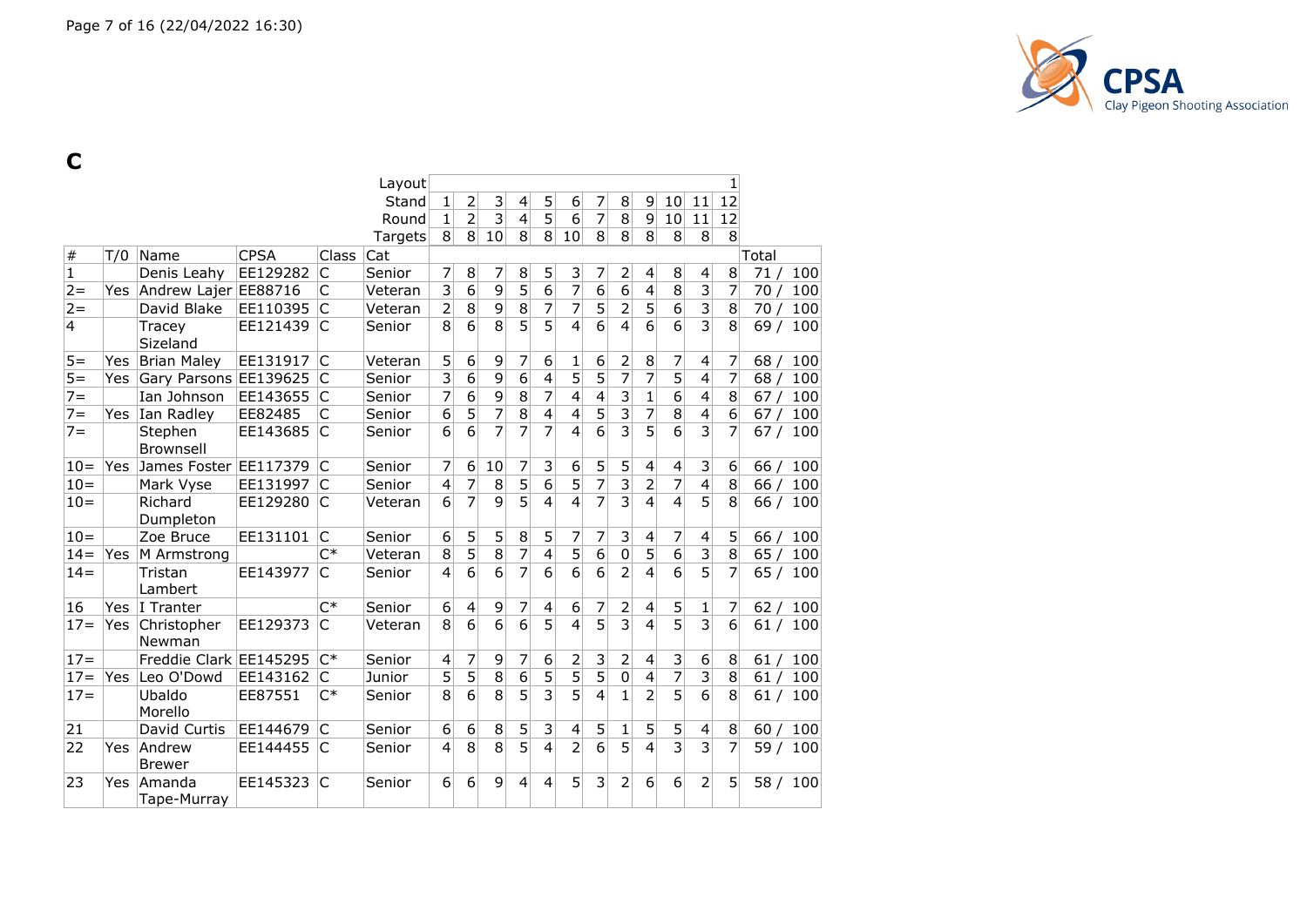

| $24 =$ | Yes        | John<br>Eagleson         | EE104205   | $\overline{\mathsf{C}}$ | Veteran | 7              | 4                       | 6              | 8              | 5              | 2                       | 5              | 1              | 3                         | 6                        | 4                         | 6              | 57 /<br>100            |
|--------|------------|--------------------------|------------|-------------------------|---------|----------------|-------------------------|----------------|----------------|----------------|-------------------------|----------------|----------------|---------------------------|--------------------------|---------------------------|----------------|------------------------|
| $24 =$ |            | Yes Jude Scott           | EE139579 C |                         | Senior  | 2              | $\overline{7}$          | $\overline{7}$ | 6              | 4              | 3                       | $\overline{3}$ | 2              | 3                         | 7                        | 5                         | 8              | 57/100                 |
| $24 =$ |            | Matthew<br><b>Tilley</b> | EE146177   | $C^*$                   | Senior  | 4              | $\overline{4}$          | $\overline{3}$ | $\overline{7}$ | 6              | $\overline{3}$          | 6              | $\overline{3}$ | $\overline{7}$            | $\overline{5}$           | $\overline{a}$            | 5              | 57 / 100               |
| 27     | Yes        | Robert<br>Chamberlain    | EE131962 C |                         | Veteran | 3              | 8                       | 5              | 7              | $\overline{2}$ | $\overline{2}$          | $\overline{5}$ | 1              | 6                         | 6                        | 3                         | 8              | 56 / 100               |
| 28     | <b>Yes</b> | Neil Hogg                | EE136649   | C                       | Veteran | 6              | 5                       | 6              | 8              | 1              | 1                       | 5              | 1              | 5                         | $\overline{\mathcal{L}}$ | $\overline{4}$            | 8              | 54 /<br>100            |
| $29 =$ | Yes        | Mr BD<br>Shilton         | EE87994    | C                       | Veteran | 4              | $\overline{5}$          | $\overline{6}$ | 4              | $\overline{5}$ | $\overline{5}$          | $\overline{5}$ | $\overline{1}$ | $\overline{5}$            | $\overline{6}$           | $\overline{2}$            | 5              | 53/<br>100             |
| $29 =$ |            | Amy Shores               | EE143391   | C                       | Senior  | 2              | 6                       | 10             | 5              | 6              | 4                       | 5              | 2              | 3                         | 5                        | 3                         | 2              | 100<br>53 /            |
| $29 =$ |            | David Nester             | EE144583   | C                       | Senior  | 1              | 5                       | 7              | 6              | 6              | $\overline{2}$          | 5              | $\overline{2}$ | 4                         | $\overline{5}$           | $\overline{4}$            | 6              | 53 <sub>1</sub><br>100 |
| $29 =$ | Yes.       | T Fenebles               |            | $C^*$                   | Veteran | 3              | $\overline{5}$          | 7              | $\overline{7}$ | $\overline{2}$ | $\overline{\mathbf{3}}$ | 7              | $\mathsf 0$    | $\overline{\mathbf{3}}$   | $\overline{8}$           | 4                         | 4              | 53/<br>100             |
| $33 =$ |            | Dan Head                 | EE146186   | $C^*$                   | Senior  | 5              | $\overline{3}$          | $\overline{4}$ | 4              | 5              | 4                       | $\overline{3}$ | $\overline{2}$ | 5                         | $\overline{6}$           | 5                         | 6              | 52/<br>100             |
| $33 =$ |            | Simon Bray-<br>Stacey    | EE146110   | $C^*$                   | Senior  | 3              | $\overline{5}$          | 4              | 7              | 7              | $\overline{3}$          | 5              | 1              | 3                         | $\overline{4}$           | 4                         | 6              | 52/<br>100             |
| 35     | Yes        | Dave Boys                | EE142564 C |                         | Veteran | 3              | 3                       | 6              | 6              | 1              | 3                       | 2              | 4              | 5                         | 7                        | 5                         | 6              | 51/100                 |
| $36 =$ | Yes        | James<br>Turner          | EE130877   | IC.                     | Veteran | 1              | $\overline{7}$          | 7              | 6              | $\overline{2}$ | $\overline{2}$          | 5              | $\overline{1}$ | $\overline{\overline{3}}$ | $\overline{5}$           | $\overline{4}$            | 7              | 50 / 100               |
| $36 =$ | Yes        | Lawrence<br>Greenfield   | EE138098 C |                         | Senior  | 5              | $\overline{2}$          | 8              | $\overline{4}$ | $\mathbf{1}$   | $\overline{2}$          | 3              | 5              | 5                         | 5                        | $\overline{2}$            | 8              | 50 / 100               |
| $36=$  | <b>Yes</b> | Nimal<br>Edwards         | EE143968   | C                       | Veteran | 3              | $\overline{4}$          | $\overline{4}$ | 3              | 5              | 6                       | 4              | 0              | 6                         | 6                        | $\overline{4}$            | 5              | 50/100                 |
| $36=$  | Yes        | <b>S</b> Tranter         |            | $C^*$                   | Senior  | 4              | $\overline{4}$          | 5              | 5              | 1              | 4                       | 4              | 2              | 5                         | 5                        | $\overline{4}$            | 7              | 50/100                 |
| $40=$  |            | Antony<br>Dimmock        | EE145077   | $C^*$                   | Senior  | 5              | $\overline{3}$          | $\overline{7}$ | $\overline{4}$ | $\overline{2}$ | $\overline{2}$          | $\overline{5}$ | $\overline{2}$ | $\overline{\overline{3}}$ | $\overline{6}$           | $\overline{3}$            | 7              | 49/<br>100             |
| $40 =$ | Yes        | Pete Watson              | EE143688   | C                       | Veteran | 2              | 3                       | 9              | 6              | 5              | $\overline{2}$          | 3              | 0              | 1                         | 7                        | $\overline{\mathcal{A}}$  | 7              | 49/<br>100             |
| 42     | <b>Yes</b> | <b>P</b> Hawes           |            | $C^*$                   | Senior  | 4              | $\overline{2}$          | 8              | $\overline{5}$ | $\overline{3}$ | 6                       | 5              | $\overline{1}$ | $\overline{2}$            | $\overline{7}$           | $\overline{\overline{3}}$ | $\overline{2}$ | 48/<br>100             |
| 43     | Yes        | Vincenzo<br>Morello      | EE530986   | $C^*$                   | Senior  | $\overline{2}$ | 6                       | 8              | 8              | $\overline{3}$ | 1                       | 3              | $\overline{2}$ | 0                         | $\overline{4}$           | $\overline{3}$            | 6              | 46/<br>100             |
| 44     |            | Jess Rand                | EE145841   | C                       | Senior  | 3              | 5                       | 4              | 2              | 2              | 1                       | 8              | 1              | 1                         | 5                        | 4                         | 7              | 100<br>43 /            |
| 45     | Yes.       | $ D\ \mathsf{Self} $     |            | $C^*$                   | Veteran | 4              | $\overline{3}$          | 7              | $\overline{5}$ | $\mathsf{B}$   | 5                       | 5              | $\overline{2}$ | $\mathbf{1}$              | $\overline{3}$           | 3                         | 1              | 42/<br>100             |
| 46     |            | Yes C Greer              |            | $C^*$                   | Senior  | 3              | $\overline{6}$          | 5              | $\overline{2}$ | 2              | 4                       | 4              | $\overline{4}$ | 5                         | $\mathbf{1}$             | $\overline{2}$            | 2              | 100<br>40/             |
| 47     | Yes        | Mark Radley              | EE129705   | C                       | Senior  | 4              | $\overline{\mathbf{3}}$ | $\overline{2}$ | 5              | $\mathbf 1$    | 3                       | 6              | $\mathbf{1}$   | 6                         | $\overline{3}$           | $\mathbf{1}$              | 3              | 38<br>100              |
| 48     |            | Alan Arthur              | EE145889   | $C^*$                   | Senior  | 4              | $\overline{3}$          | $\overline{4}$ | $\overline{4}$ | $\overline{1}$ | $\overline{1}$          | 4              | $\overline{2}$ | $\overline{0}$            | $\overline{1}$           | $\overline{2}$            | 6              | 100<br>32/             |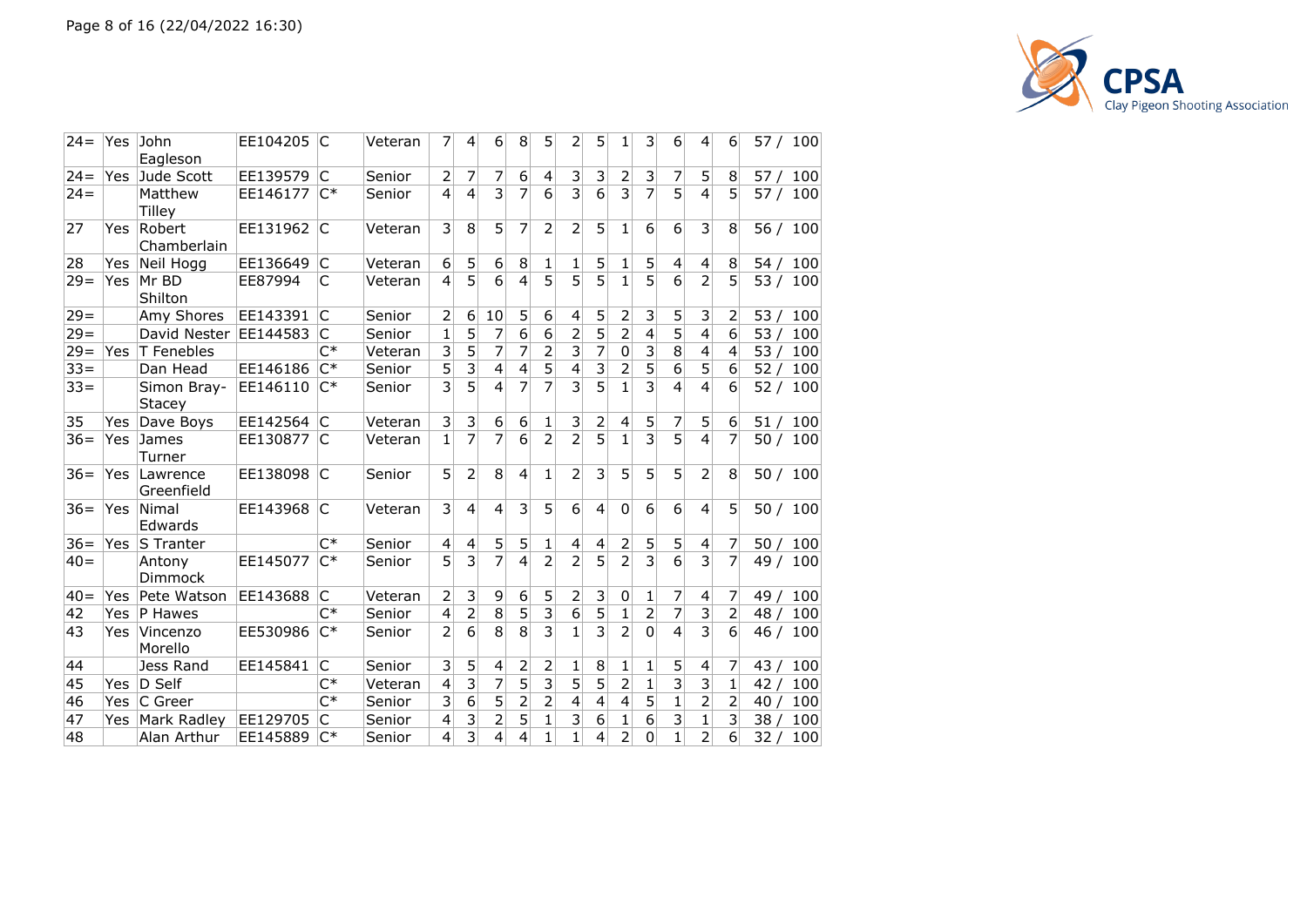

## **Junior**

|   |     |         |             |           | Layout  |    |                |                 |                |                |                 |   |                |                 |    |                |    |       |     |
|---|-----|---------|-------------|-----------|---------|----|----------------|-----------------|----------------|----------------|-----------------|---|----------------|-----------------|----|----------------|----|-------|-----|
|   |     |         |             |           | Stand   |    | 2              | 31              | 4              | 5 <sub>1</sub> | $6 \mid$        |   | 8              | $\overline{9}$  | 10 | 11             | 12 |       |     |
|   |     |         |             |           | Round   |    | 2              | 3               | 4              | 5 <sub>1</sub> | $6 \mid$        |   | 8              | 9               | 10 | 11             | 12 |       |     |
|   |     |         |             |           | Targets | 8  | 8 <sup>1</sup> | 10 <sup>1</sup> | 8 <sup>°</sup> | 8 <sup>1</sup> | 10 <sup>1</sup> | 8 | 8 <sup>°</sup> | 8 <sup>1</sup>  | 8  | 8              | 8  |       |     |
| # | T/0 | Name    | <b>CPSA</b> | Class Cat |         |    |                |                 |                |                |                 |   |                |                 |    |                |    | Total |     |
|   |     | William | EE138030    | ΑA        | Junior  |    | 8              | 9 <sup>1</sup>  |                | 3 <sup>1</sup> | 8               | 7 |                | 8               | 8  | 3 <sup>1</sup> | 8  | 83/   | 100 |
|   |     | Page    |             |           |         |    |                |                 |                |                |                 |   |                |                 |    |                |    |       |     |
|   | Yes | lLeo    | EE143162 C  |           | Junior  | 51 | 5              | 8               | $6 \mid$       | 5 <sup>1</sup> | 5 <sup>1</sup>  | 5 | 0              | $\vert 4 \vert$ |    | 3              | 8  | 61    | 100 |
|   |     | O'Dowd  |             |           |         |    |                |                 |                |                |                 |   |                |                 |    |                |    |       |     |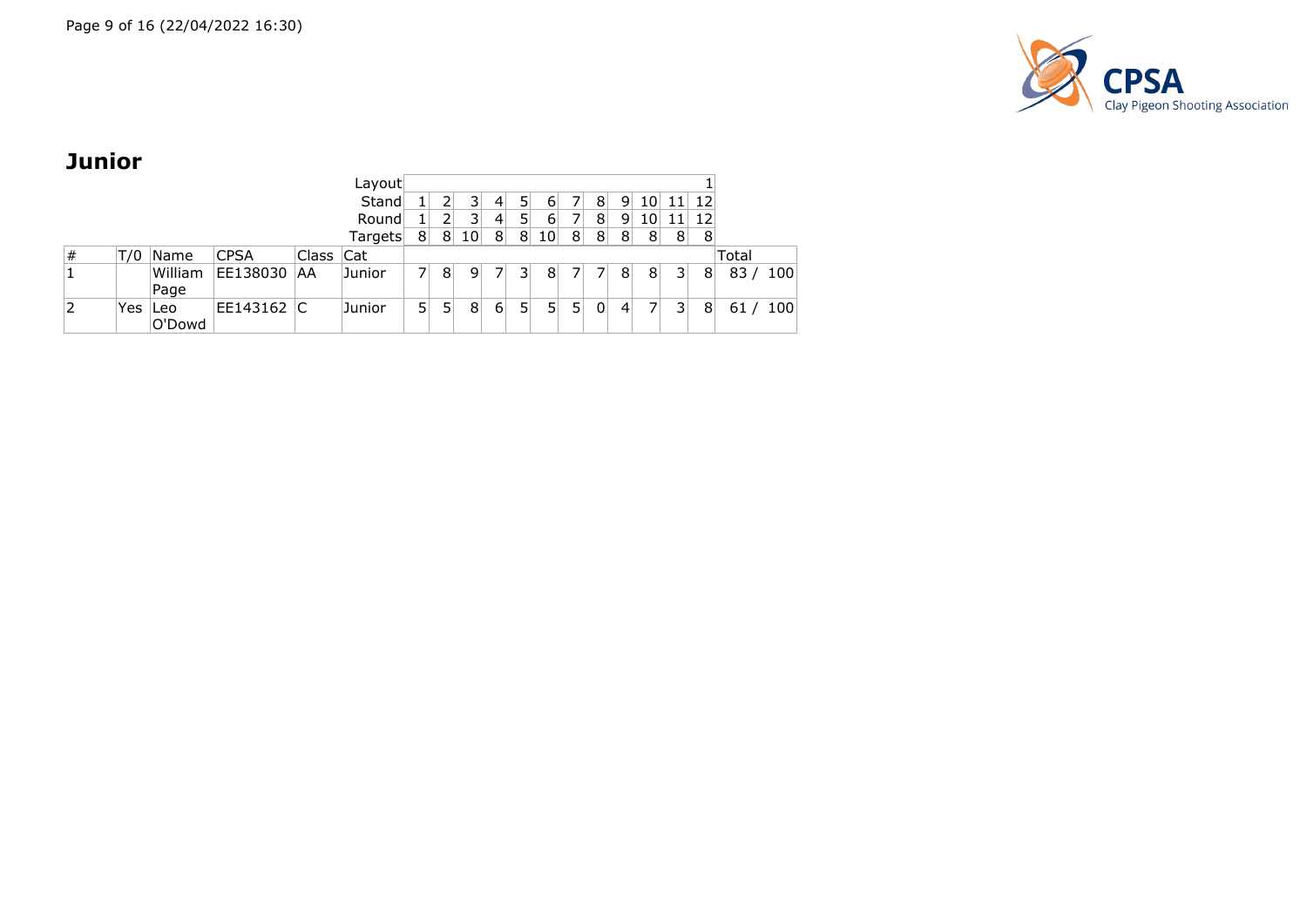

### **Senior**

|                         |     |                          |             |              | Layout  |                |                 |                |                 |                  |                |                |                |                |                         |                 | 1              |       |          |
|-------------------------|-----|--------------------------|-------------|--------------|---------|----------------|-----------------|----------------|-----------------|------------------|----------------|----------------|----------------|----------------|-------------------------|-----------------|----------------|-------|----------|
|                         |     |                          |             |              | Stand   | 1              | $\mathbf{2}$    | 3              | $\vert 4 \vert$ | 5                | 6              | 7              | 8              | 9              | 10                      | 11              | 12             |       |          |
|                         |     |                          |             |              | Round   | $\mathbf{1}$   | $\overline{2}$  | $\overline{3}$ | $\vert 4 \vert$ | $\overline{5}$   | $\overline{6}$ | $\overline{7}$ | $\overline{8}$ | 9              | 10                      | 11              | 12             |       |          |
|                         |     |                          |             |              | Targets | 8              | 8 <sup>1</sup>  | 10             | 8 <sup>°</sup>  | 8 <sup>1</sup>   | 10             | 8              | 8              | 8 <sup>1</sup> | 8                       | 8               | 8              |       |          |
| $\#$                    | T/0 | Name                     | <b>CPSA</b> | <b>Class</b> | Cat     |                |                 |                |                 |                  |                |                |                |                |                         |                 |                | Total |          |
| $\overline{\mathbf{1}}$ |     | Gary<br>Hamilton         | EE129927    | A            | Senior  | 8              | 8 <sup>1</sup>  | 10             | 8               | 7                | 8              | 8 <sup>1</sup> | 5              | 8 <sup>1</sup> | 8                       | $6\overline{6}$ | 8              | 92/   | 100      |
| $\overline{2}$          |     | Paul Lovick              | EE87112     | AA           | Senior  | 8              | 8               | 10             | 8               | 7                | 9              | $\overline{7}$ | 6              | 8              | 8                       | 4               | 8              | 91/   | 100      |
| $\overline{\mathbf{3}}$ |     | Sam Green                | EE105770    | AA           | Senior  | 8              | 8 <sup>°</sup>  | 10             | 8               | $\overline{7}$   | 7              | $\overline{7}$ | 5              | $\overline{8}$ | $\, 8$                  | 5               | $\overline{8}$ | 89/   | 100      |
| $\overline{4}$          |     | Karl Hagan               | EE93896     | AA           | Senior  | $\overline{7}$ | $\overline{7}$  | 9              | 8               | $\overline{7}$   | $\overline{6}$ | $\overline{7}$ | $\overline{7}$ | 7              | 8                       | 8               | $\overline{7}$ | 88/   | 100      |
| $5 =$                   |     | James Lodge EE106460     |             | A            | Senior  | 8              | 8 <sup>°</sup>  | 9              | 8               | $\overline{7}$   | $\,8\,$        | $\overline{7}$ | 4              | $\bf 8$        | 8                       | 5               | $\overline{7}$ | 87/   | 100      |
| $\overline{5}$          | Yes | Matthew<br>Martin        | EE126839    | AA           | Senior  | 8              | $\overline{7}$  | 10             | 8               | $\overline{5}$   | $\overline{7}$ | $\overline{8}$ | $\overline{6}$ | $\overline{8}$ | $\overline{7}$          | 6               | $\overline{7}$ | 87/   | 100      |
| $\overline{7}$          |     | Oliver Lodge             | EE140523    | <b>AA</b>    | Senior  | 8              | $\overline{7}$  | 9              | 8               | 8                | 7              | 7              | 6              | 5              | 8                       | 5               | 8              | 86/   | 100      |
| $8 =$                   |     | Argun Ismet              | EE116300    | <b>AA</b>    | Senior  | $\overline{8}$ | $\bf 8$         | $\overline{9}$ | $\overline{8}$  | $\overline{7}$   | $\overline{8}$ | $\overline{6}$ | 4              | $\overline{7}$ | $\overline{8}$          | $\overline{7}$  | 5              | 85/   | 100      |
| $8 =$                   |     | David<br>Ferriman        | EE120545    | AA           | Senior  | 8              | 8 <sup>°</sup>  | $\overline{8}$ | 8               | $\overline{5}$   | 9              | $\overline{7}$ | 6              | 8              | $\overline{6}$          | $\overline{5}$  | 7              | 85/   | 100      |
| $8 =$                   |     | Jonathan<br><b>Balls</b> | EE114967    | AA.          | Senior  | 8              | 6               | 8              | 8               | $6 \overline{6}$ | 10             | $\overline{7}$ | 6              | 6              | $\overline{7}$          | 6               | 7              | 85/   | 100      |
| $8 =$                   | Yes | Mark<br><b>Burrows</b>   | EE128942 A  |              | Senior  | $\overline{4}$ | $\overline{7}$  | 7              | 8               | 7                | $\mathsf{q}$   | $\overline{7}$ | 8              | 5              | 7                       | 8               | 8              | 85/   | 100      |
| $8 =$                   |     | Wayne<br>Reeve           | EE116525    | AA           | Senior  | 8              | $\overline{7}$  | 10             | 8               | 8                | 7              | 6              | $\overline{4}$ | 6              | $\overline{7}$          | 6               | 8              |       | 85 / 100 |
| $13=$                   |     | Charles<br>Whatton       | EE113493    | IA.          | Senior  | 8              | 8 <sup>°</sup>  | 8              | 8               | 6                | 7              | 7              | 4              | 7              | 7                       | 7               | 6              |       | 83 / 100 |
| $13 =$                  |     | Dean Quince              | EE110569 A  |              | Senior  | $\overline{7}$ | $5\overline{)}$ | $\overline{7}$ | 8               | 7                | $\bf 8$        | 7              | $\overline{7}$ | 7              | $\overline{7}$          | 5               | 8              | 83/   | 100      |
| $15 =$                  |     | Mark Bird                | EE127281 A  |              | Senior  | $\overline{8}$ | $\overline{6}$  | $\overline{9}$ | $\overline{7}$  | $\overline{8}$   | $\overline{9}$ | $\overline{8}$ | 6              | $\overline{5}$ | $\overline{\mathbf{4}}$ | $\overline{4}$  | 8              | 82/   | 100      |
| $15 =$                  |     | <b>Nick Moss</b>         | EE114600    | <b>AA</b>    | Senior  | 8              | $\overline{7}$  | $\overline{9}$ | 8               | $\overline{7}$   | $\overline{5}$ | $\overline{6}$ | $\overline{6}$ | $\overline{7}$ | $\overline{8}$          | $\overline{5}$  | 6              | 82/   | 100      |
| $17 =$                  |     | Paul Goss                | EE97731     | AA           | Senior  | $\overline{8}$ | $6 \mid$        | 7              | 7               | 7                | 9              | 8              | $\overline{5}$ | $\overline{3}$ | 8                       | $\overline{5}$  | 8              | 81/   | 100      |
| $17 =$                  |     | Steven Musk EE133041     |             | IA.          | Senior  | $\overline{8}$ | 6               | 9              | 7               | $\overline{5}$   | 8              | 6              | 5              | $\overline{7}$ | 8                       | 7               | 5              | 81/   | 100      |
| $19 =$                  | Yes | Cyrus Higgs              | EE132243    | <b>A</b>     | Senior  | $\overline{8}$ | $\,8\,$         | $\overline{8}$ | 8               | $\overline{5}$   | 8              | 4              | 6              | $\overline{6}$ | $\overline{6}$          | $\overline{5}$  | $\overline{8}$ | 80/   | 100      |
| $19 =$                  |     | Kevin Norfolk EE113412   |             | -lA          | Senior  | $\overline{7}$ | 6               | 9              | 8               | $\overline{7}$   | 9              | 6              | $\overline{2}$ | 7              | 7                       | $\overline{5}$  | $\overline{7}$ | 80/   | 100      |
| $19 =$                  |     | Stuart Lodge EE95782     |             | AA           | Senior  | $\overline{7}$ | 6               | 7              | 7               | 7                | 7              | 7              | 5              | 6              | 7                       | 6               | 8              | 80/   | 100      |
| $22 =$                  |     | Doug<br>Thompson         | EE125619    | AA           | Senior  | 8              | 7               | 10             | $\overline{8}$  | $\overline{6}$   | 7              | 7              | 1              | $\overline{5}$ | 8                       | 4               | 8              | 79/   | 100      |
| $22 =$                  |     | Philip Rust              | EE118348 A  |              | Senior  | 5              | 6 <sup>1</sup>  | 9              | 5               | 6                | $\overline{7}$ | 6              | 3              | 8              | 8                       | 8               | 8              | 79/   | 100      |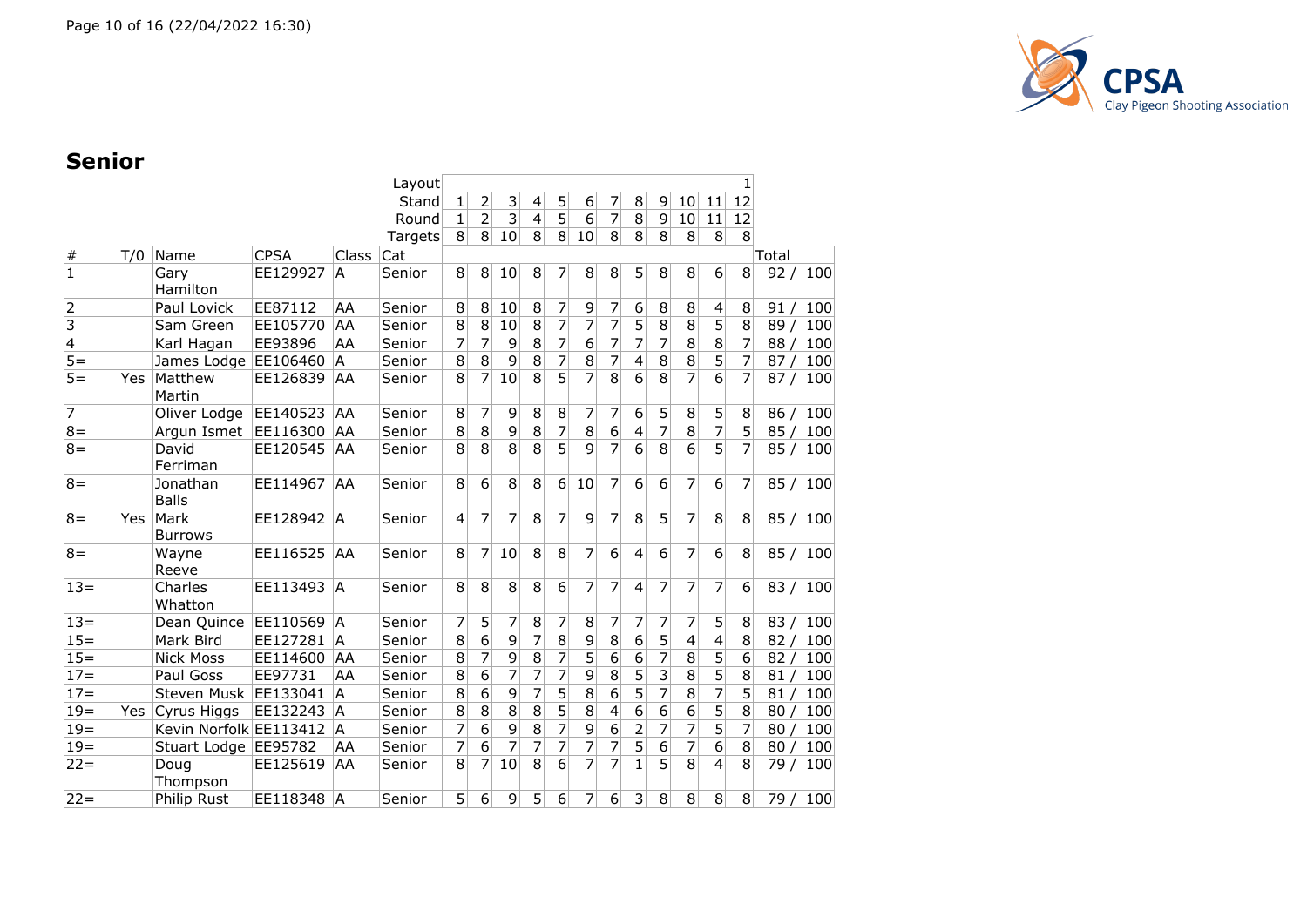

| $22 =$ |     | Stephen<br>Whinnett     | EE96499     | AA           | Senior | 6              | 8              | 9              | 8                | 5               | 5                       | 6                       | 4                        | 7              | 7              | 7              | 7               | 79 / 100    |
|--------|-----|-------------------------|-------------|--------------|--------|----------------|----------------|----------------|------------------|-----------------|-------------------------|-------------------------|--------------------------|----------------|----------------|----------------|-----------------|-------------|
| $22 =$ |     | Trevor Hearn EE37612    |             | A            | Senior | 8              | 6              | 10             | 8                | 5               | 8                       | 6                       | 3                        | 6              | 8              | 5              | 6               | 79 /<br>100 |
| $26=$  | Yes | Chris Mulhall           | EE110240    | <sup>A</sup> | Senior | 7              | 6              | 10             | $\overline{8}$   | $\overline{4}$  | $\overline{8}$          | $\overline{5}$          | 3                        | $\overline{7}$ | $\overline{8}$ | $\overline{5}$ | 7               | 78 /<br>100 |
| $26=$  |     | Neil Smith              | EE104756 AA |              | Senior | 7              | 8              | $\overline{4}$ | $\overline{7}$   | $\overline{6}$  | $\overline{7}$          | $\overline{6}$          | 7                        | $\overline{8}$ | 7              | 5              | $6\overline{6}$ | 78/<br>100  |
| $26=$  |     | Samuel                  | EE139450 B  |              | Senior | 8              | $\vert$        | $\mathbf{q}$   | 6                | 7               | 7                       | $\overline{8}$          | $\overline{2}$           | $\overline{5}$ | 8              | 6              | 8               | 100<br>78/  |
|        |     | Scotchings              |             |              |        |                |                |                |                  |                 |                         |                         |                          |                |                |                |                 |             |
| $26=$  |     | Stephen<br>Amies        | EE128781    | ÌА.          | Senior | 6              | 7              | 10             | 8                | $6\overline{6}$ | $\overline{3}$          | 6                       | $\overline{4}$           | 7              | 7              | 6              | 8               | 78 / 100    |
| $26=$  | Yes | William<br>Hewland      | EE111458    | AA           | Senior | 8              | 7              | 9              | 7                | 6               | 4                       | 6                       | 4                        | 6              | 8              | 5              | 8               | 78 / 100    |
| $31 =$ | Yes | Adam<br>Holmes          | EE129281    | B            | Senior | 8              | 7              | 10             | 6                | $\overline{4}$  | 5                       | 6                       | 6                        | 6              | 7              | 5              | 7               | 77/<br>100  |
| $31 =$ |     | Gary Parkins            | EE68203     | AA           | Senior | 7              | 7              | 10             | $\boldsymbol{6}$ | 3               | 9                       | 8                       | $\mathbf{1}$             | 7              | $\overline{7}$ | 5              | 7               | 77/<br>100  |
| $31 =$ |     | Nigel Jeffery           | EE133640 A  |              | Senior | 8              | 5              | 9              | 8                | 8               | $\overline{4}$          | 4                       | $\overline{3}$           | $\overline{6}$ | 8              | 6              | 8               | 77/<br>100  |
| $31 =$ |     | Shane<br>Russell        | EE136796 A  |              | Senior | $\overline{8}$ | $\overline{5}$ | 3              | $\overline{8}$   | $\overline{6}$  | $\overline{8}$          | $\overline{6}$          | $\overline{6}$           | $\overline{6}$ | $\overline{7}$ | 6              | 8               | 100<br>77/  |
| $35 =$ | Yes | Chris Brown             | EE140288 B  |              | Senior | 7              | 7              | 9              | 8                | 4               | 7                       | 5                       | 4                        | 6              | 7              | 5              | 7               | 100<br>76/  |
| $35=$  |     | Toni Dixon              | EE141780 B  |              | Senior | 7              | 8              | 10             | 8                | $\overline{4}$  | $\overline{8}$          | 6                       | 5                        | 4              | 5              | 4              | 7               | 76/<br>100  |
| $37 =$ |     | Ian Matthews EE118823 A |             |              | Senior | $\overline{2}$ | 8              | 7              | 8                | 7               | 7                       | 7                       | $\overline{4}$           | 6              | 8              | $\overline{3}$ | 8               | 75/<br>100  |
| $37 =$ |     | Lloyd<br>Marshall       | EE86919     | AA           | Senior | 8              | 6              | 8              | 7                | $\overline{5}$  | $\overline{5}$          | $\overline{6}$          | 4                        | $\overline{7}$ | $\overline{8}$ | 4              | 7               | 75/<br>100  |
| $37 =$ |     | Mark Hudson EE129268 A  |             |              | Senior | 7              | 7              | 8              | 8                | 5               | $\,8\,$                 | 6                       | 5                        | 7              | 6              | 3              | 5               | 75/<br>100  |
| $37 =$ |     | Shane Lodge EE138905    |             | A            | Senior | 8              | $\overline{7}$ | 6              | 8                | $\overline{7}$  | $\overline{\mathbf{3}}$ | 4                       | 5                        | $\overline{5}$ | 8              | $\overline{7}$ | $\overline{7}$  | 75/<br>100  |
| $ 41=$ |     | Alan Tyte               | EE118844 A  |              | Senior | 6              | $\overline{7}$ | 8              | 4                | $\overline{3}$  | $\overline{7}$          | 6                       | 7                        | $\overline{6}$ | 7              | $\overline{6}$ | $\overline{7}$  | 100<br>74/  |
| $ 41=$ | Yes | Andy Powell             | EE968       | B            | Senior | 6              | $\overline{7}$ | 9              | 8                | 5               | $\overline{4}$          | 5                       | $\mathbf{1}$             | 6              | 8              | 7              | 8               | 100<br>74/  |
| $ 41=$ | Yes | Matthew<br>Bedford      | EE99093     | AA           | Senior | 8              | 8              | 5              | 8                | $\mathbf{1}$    | $\overline{4}$          | $\overline{8}$          | 6                        | 8              | 6              | $\overline{5}$ | 7               | 100<br>74 / |
| $41 =$ |     | Stephen<br>Battaglia    | EE60842     | A            | Senior | 7              | 7              | 9              | 7                | 3               | 6                       | $\overline{4}$          | 5                        | 7              | 7              | 4              | 8               | 74 / 100    |
| $45 =$ | Yes | Dean Cann               | EE92229     | AA           | Senior | 5              | 8              | 8              | 7                | 5               | $\overline{7}$          | $\overline{\mathbf{4}}$ | $\overline{\mathcal{L}}$ | 5              | 8              | 5              | 7               | 100<br>73/  |
| $45 =$ |     | Katie Durrant EE135238  |             | B            | Senior | 8              | 8              | 10             | 8                | $\overline{5}$  | $\overline{4}$          | $\overline{\mathbf{4}}$ | $\overline{2}$           | $\overline{7}$ | $\overline{4}$ | $\overline{5}$ | 8               | 73/<br>100  |
| $45 =$ |     | Luke<br>Mortimer        | EE141168 A  |              | Senior | 6              | 8              | $\overline{7}$ | 7                | $\overline{2}$  | 8                       | $\overline{6}$          | $\overline{3}$           | $\overline{8}$ | 8              | $\overline{4}$ | 6               | 100<br>73/  |
| $48 =$ |     | Barry Taylor            | EE123419    | A            | Senior | 6              | 7              | 7              | 7                | 5               | 7                       | 5                       | 4                        | 7              | 7              | 4              | 6               | 72/<br>100  |
| $48 =$ |     | Lee<br>Thompson         | EE107575 A  |              | Senior | 5              | $\overline{4}$ | 6              | 7                | 8               | 6                       | $\overline{5}$          | 6                        | $\overline{7}$ | 7              | 3              | 8               | 72 / 100    |
| $ 48=$ |     | Ricky<br>Mcarthur       | EE126852 A  |              | Senior | 8              | 6              | 7              | 7                | 5               | $\overline{4}$          | $\overline{3}$          | 5                        | 7              | 7              | 6              | 7               | 72/<br>100  |
| $51 =$ | Yes | Ceyla Ismet             | EE128249 A  |              | Senior | 8              | 7              | 5              | $\,8\,$          | 3               | 7                       | $\overline{7}$          | $\overline{4}$           | $\overline{3}$ | 7              | 6              | 6 <sup>1</sup>  | 71 / 100    |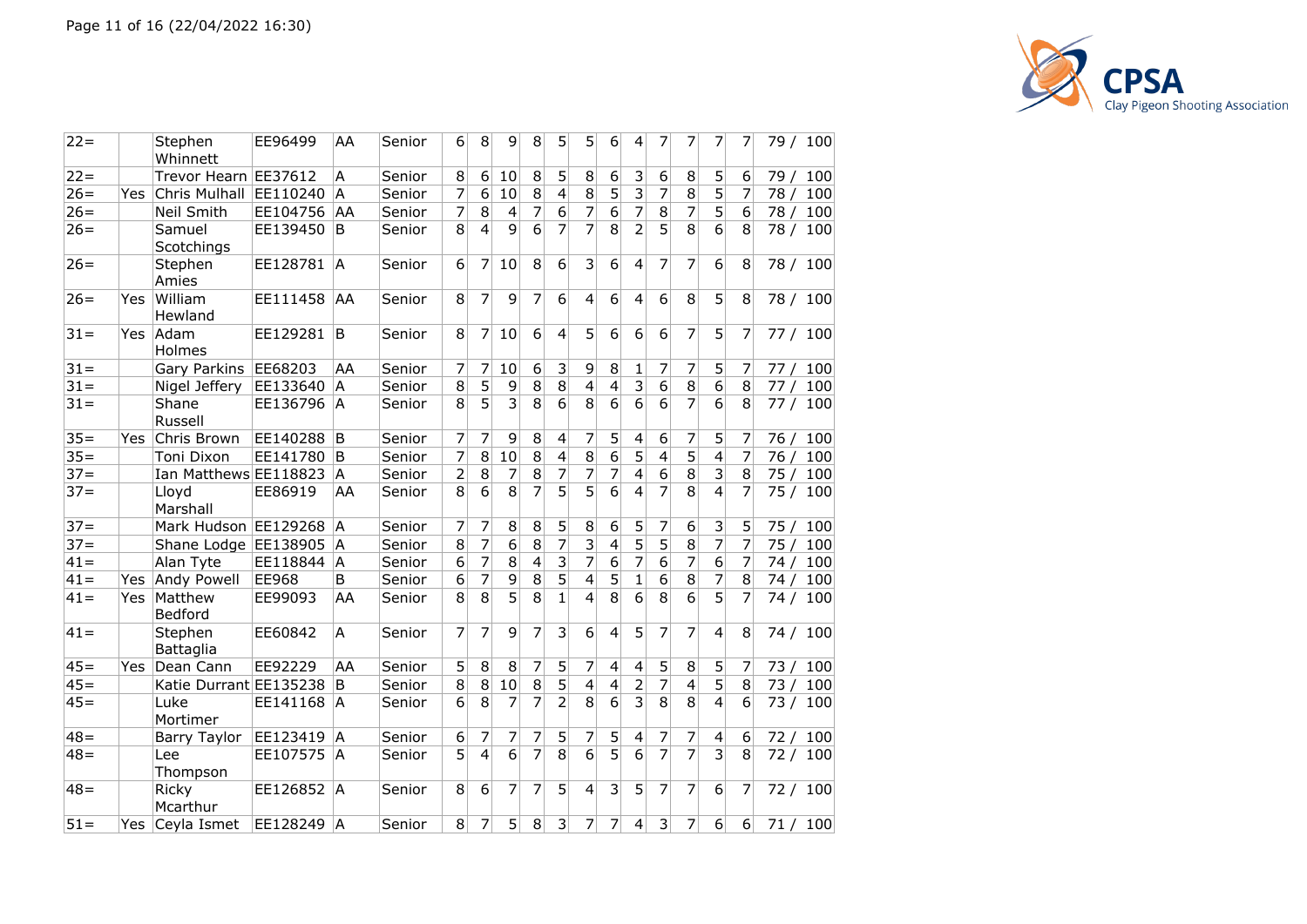

| 51=    |            | Denis Leahy            | EE129282   | C     | Senior | 7              | 8                | 7              | 8              | 5                       | 3               | 7              | 2                       | 4              | 8                       | 4              | 8               | 71 /<br>100 |
|--------|------------|------------------------|------------|-------|--------|----------------|------------------|----------------|----------------|-------------------------|-----------------|----------------|-------------------------|----------------|-------------------------|----------------|-----------------|-------------|
| $53 =$ |            | Adrian<br>Chapman      | EE101732 A |       | Senior | 7              | $\overline{7}$   | 7              | 8              | $\overline{\mathbf{3}}$ | 6               | $\overline{6}$ | 4                       | 7              | 4                       | 3              | 8               | 70/<br>100  |
| $53 =$ |            | <b>Brian Davies</b>    | EE104511   | B     | Senior | 7              | $\overline{7}$   | 9              | 6              | $\overline{4}$          | $\vert 4 \vert$ | 6              | 3                       | 6              | 7                       | 5              | 6               | 70/<br>100  |
| $53 =$ |            | Kjetil<br>Bogstad      | EE142003   | AA    | Senior | $\overline{7}$ | 8 <sup>°</sup>   | 10             | 8              | $\overline{4}$          | $\overline{4}$  | $\overline{6}$ | 1                       | $\overline{4}$ | 6                       | $\overline{4}$ | 8               | 70/<br>100  |
| $56 =$ | Yes        | Andy Watson EE142260 B |            |       | Senior | 8              | $\boldsymbol{6}$ | 6              | 7              | 7                       | 5               | 5              | 4                       | 5              | 6                       | $\overline{2}$ | 8               | 69/<br>100  |
| $56=$  | <b>Yes</b> | Graham Hill            | EE97529    | B     | Senior | 8              | $\bf 8$          | 8              | $\overline{7}$ | $\overline{4}$          | 5               | 4              | 4                       | 6              | 5                       | 4              | 6               | 69/<br>100  |
| $56=$  |            | Justin Firman EE118044 |            | AA    | Senior | 7              | 7                | 9              | 7              | 7                       | 5               | 5              | 4                       | 5              | 3                       | 3              | 7               | 100<br>69/  |
| $56=$  |            | Philip Moss            | EE70096    | B     | Senior | 7              | 5                | $\overline{4}$ | 6              | $\overline{4}$          | 8               | $\overline{4}$ | $\overline{5}$          | $\overline{8}$ | $\overline{8}$          | 4              | $6\overline{6}$ | 100<br>69/  |
| $56 =$ | Yes        | Tina<br>Henshaw        | EE138867   | B     | Senior | 8              | 5                | $\overline{7}$ | 6              | $\overline{7}$          | 6               | $\overline{6}$ | 5                       | 4              | $\overline{5}$          | $\overline{4}$ | 6               | 100<br>69 / |
| $56=$  |            | Tracey<br>Sizeland     | EE121439   | C     | Senior | 8              | 6                | 8              | 5              | 5                       | 4               | 6              | 4                       | 6              | 6                       | 3              | 8               | 69/<br>100  |
| $62 =$ | Yes.       | Gary Parsons EE139625  |            | IС    | Senior | 3              | $6 \mid$         | 9              | 6              | $\overline{4}$          | 5               | 5              | 7                       | 7              | 5                       | $\overline{4}$ | 7               | 100<br>68/  |
| $62 =$ |            | Gary Wright            | EE131233 B |       | Senior | 5              | $\overline{7}$   | 9              | 5              | 5                       | 8               | 6              | $\overline{2}$          | $\mathbf{1}$   | 7                       | 5              | 8               | 68/<br>100  |
| $62 =$ |            | Gregory<br>Dadd        | EE119131 B |       | Senior | 5              | 7                | 9              | 7              | $\overline{4}$          | 4               | 5              | 4                       | 8              | 7                       | 3              | 5               | 68/<br>100  |
| $65 =$ |            | Benjamin<br>Blackaby   | EE132361   | B     | Senior | $\overline{4}$ | 6                | 6              | 8              | 5                       | 5               | 7              | 4                       | 3              | 7                       | $\overline{4}$ | 8               | 67/<br>100  |
| $65 =$ |            | Christopher<br>Whitton | EE136903   | B     | Senior | 5              | 5 <sup>1</sup>   | $\overline{4}$ | 8              | 6                       | 8               | 7              | $\overline{2}$          | 7              | 7                       | 3              | 5               | 100<br>67/  |
| $65 =$ | Yes.       | Guy Rudd               | EE133800 B |       | Senior | 6              | 5 <sup>1</sup>   | 8              | 7              | 7                       | $\overline{3}$  | 6              | $\overline{c}$          | 5              | 7                       | 4              | 7               | 67/<br>100  |
| $65 =$ |            | Ian Johnson            | EE143655 C |       | Senior | 7              | 6                | 9              | $\overline{8}$ | 7                       | $\vert 4 \vert$ | $\overline{4}$ | 3                       | $\mathbf{1}$   | 6                       | $\overline{4}$ | 8               | 67/<br>100  |
| $65 =$ |            | Yes Ian Radley         | EE82485    | C     | Senior | 6              | 5 <sup>1</sup>   | 7              | 8              | $\overline{4}$          | 4               | 5              | 3                       | 7              | 8                       | $\overline{4}$ | 6               | 67/<br>100  |
| $65=$  | Yes        | Leslie Christy         | EE122662 B |       | Senior | 7              | 6                | $\overline{7}$ | 6              | $\overline{\mathbf{3}}$ | 7               | $\overline{5}$ | 5                       | $\overline{7}$ | 5                       | 3              | 6               | 100<br>67/  |
| $65 =$ |            | Stephen<br>Brownsell   | EE143685   | C     | Senior | $\overline{6}$ | 6                | $\overline{7}$ | 7              | 7                       | 4               | 6              | 3                       | 5              | 6                       | $\overline{3}$ | 7               | 67 / 100    |
| $72 =$ |            | Chris Osborn           | EE125129   | B     | Senior | 7              | 5 <sup>1</sup>   | 8              | 7              | 3                       | 5               | 5              | $\mathbf{1}$            | $\overline{4}$ | 7                       | 6              | 8               | 100<br>66/  |
| $72 =$ |            | Christopher<br>Balham  | EE73943    | А     | Senior | $\overline{4}$ | $\vert$          | $\overline{9}$ | $\overline{7}$ | $\overline{6}$          | 5               | $\overline{5}$ | $\overline{\mathbf{3}}$ | 5              | 8                       | $\overline{4}$ | 6               | 66/<br>100  |
| $72 =$ |            | Craig Colton           | EE128000 B |       | Senior | 3              | $\overline{7}$   | 7              | 8              | 5                       | $\vert 4 \vert$ | 7              | $\overline{c}$          | 5              | 8                       | 3              | 7               | 66/<br>100  |
| $72 =$ | Yes        | James Foster           | EE117379 C |       | Senior | 7              | 6                | 10             | 7              | $\overline{3}$          | 6               | $\overline{5}$ | 5                       | $\overline{4}$ | $\overline{\mathbf{4}}$ | 3              | 6               | 66/<br>100  |
| $72 =$ |            | Mark Vyse              | EE131997 C |       | Senior | 4              | 7                | 8              | 5              | $\overline{6}$          | 5               | $\overline{7}$ | $\overline{\mathbf{3}}$ | $\overline{2}$ | 7                       | 4              | 8               | 66/<br>100  |
| $72 =$ |            | Zoe Bruce              | EE131101   | C     | Senior | 6              | 5                | 5              | 8              | 5                       | 7               | 7              | 3                       | 4              | 7                       | $\mathbf{A}$   | 5               | 66/<br>100  |
| 78     |            | Tristan<br>Lambert     | EE143977   | C     | Senior | $\overline{4}$ | 6                | 6              | 7              | 6                       | 6               | 6              | $\overline{2}$          | $\overline{4}$ | 6                       | 5              | 7               | 65/<br>100  |
| 79     |            | Moya<br>Cherwayko      | EE139653   | B     | Senior | 5              | 5                | 9              | 8              | $\overline{4}$          | 6               | 7              | 3                       | 5              | 6                       | 3              | 3               | 64/<br>100  |
| 80     |            | Yes I Tranter          |            | $C^*$ | Senior | $\overline{6}$ | $\vert 4 \vert$  | 9              | 7              | $\overline{4}$          | 6               | 7              | $\overline{2}$          | $\overline{4}$ | 5                       | $\mathbf 1$    | 7               | 62/<br>100  |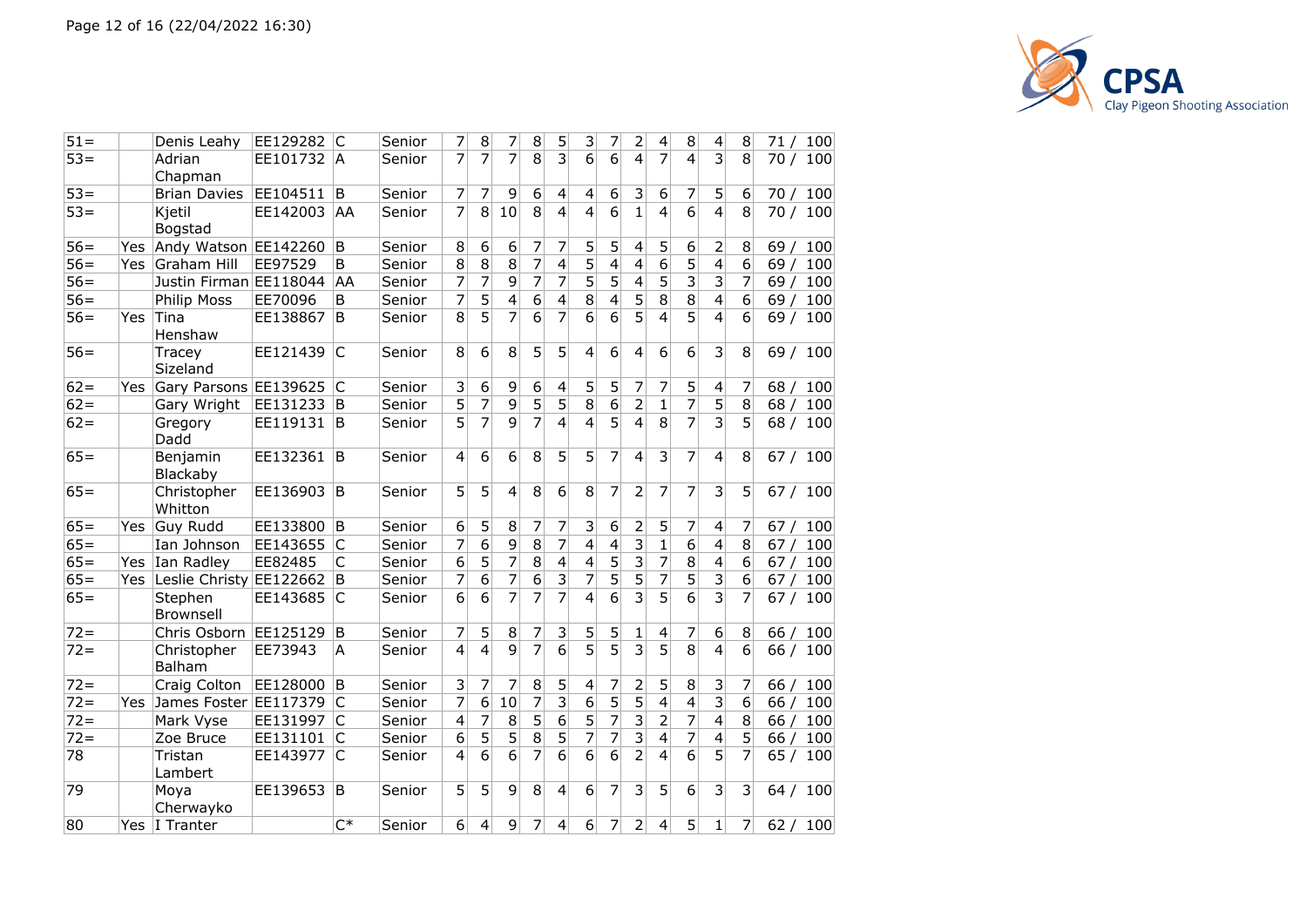

| $81 =$ |     | Freddie Clark EE145295       |          | C*             | Senior | 4                       |                | 9              | 7              | 6              | 2 | 3              | 2              | $\left 4\right $ | $\lvert 3 \rvert$ | 6              | 8              | 61/<br>100 |
|--------|-----|------------------------------|----------|----------------|--------|-------------------------|----------------|----------------|----------------|----------------|---|----------------|----------------|------------------|-------------------|----------------|----------------|------------|
| $81 =$ |     | Ubaldo<br>Morello            | EE87551  | $C^*$          | Senior | 8                       | 6              | $\overline{8}$ | 5              | $\overline{3}$ | 5 | 4              | 1              | $\overline{2}$   | 5 <sup>1</sup>    | 6              | 8              | 61/<br>100 |
| $83 =$ |     | David Curtis                 | EE144679 | C              | Senior | 6                       | 6              | 8              | 5              | 3              | 4 | 5              | 1              | 5                | 5                 | 4              | 8              | 60/<br>100 |
| $83 =$ |     | Ian Wilson                   | EE140672 | ΙB             | Senior | 1                       |                | 8              | 8              | 3              | 6 | 3              | 3              | 7                | 5                 | 3              | 6              | 100<br>60/ |
| 85     | Yes | Andrew<br><b>Brewer</b>      | EE144455 | ΙC             | Senior | 4                       | 8              | 8              | 5              | 4              | 2 | 6              | 5              | $\overline{4}$   | 3                 | 3              | 7              | 59/<br>100 |
| 86     | Yes | Amanda<br>Tape-Murray        | EE145323 | IC.            | Senior | 6                       | 6              | 9              | 4              | $\overline{4}$ | 5 | 3              | 2              | $6 \mid$         | 6                 | $\overline{2}$ | 5              | 58 / 100   |
| $87 =$ | Yes | Jude Scott                   | EE139579 | lC.            | Senior | 2                       | 7              | 7              | 6              | 4              | 3 | 3              | 2              | 3                | 7                 | 5              | 8              | 100<br>57/ |
| $87 =$ |     | Matthew<br>Tilley            | EE146177 | $\mathsf{C}^*$ | Senior | 4                       | $\overline{4}$ | 3              | 7              | $\overline{6}$ | 3 | $\overline{6}$ | $\overline{3}$ | $\overline{7}$   | 5                 | 4              | 5              | 57/<br>100 |
| $89 =$ |     | Amy Shores                   | EE143391 | C              | Senior | $\overline{2}$          | 6              | 10             | 5              | 6              | 4 | 5              | 2              | 3 <sup>2</sup>   | 5                 | 3              | 2              | 53/<br>100 |
| $89 =$ |     | David Nester                 | EE144583 | IC             | Senior | 1                       | 5              | 7              | 6              | 6              | 2 | 5              | 2              | 4                | 5                 | 4              | 6              | 53/<br>100 |
| $91 =$ |     | Dan Head                     | EE146186 | $C^*$          | Senior | 5                       | 3              | 4              | 4              | 5              | 4 | 3              | 2              | 5                | 6                 | 5              | 6              | 100<br>52/ |
| $91 =$ |     | Simon Bray-<br><b>Stacey</b> | EE146110 | $C^*$          | Senior | $\overline{\mathbf{3}}$ | 5              | 4              | 7              | $\overline{7}$ | 3 | $\overline{5}$ | 1              | $\overline{3}$   | $\overline{4}$    | 4              | 6              | 52/<br>100 |
| $93 =$ | Yes | Lawrence<br>Greenfield       | EE138098 | C              | Senior | 5                       | 2              | 8              | $\overline{4}$ | 1              | 2 | 3              | 5              | 5 <sup>1</sup>   | 5                 | $\overline{2}$ | 8              | 50/<br>100 |
| $93 =$ | Yes | S Tranter                    |          | $C^*$          | Senior | 4                       | 4              | 5              | 5              | 1              | 4 | 4              | $\overline{2}$ | 5                | 5 <sup>1</sup>    | 4              | 7              | 50/<br>100 |
| 95     |     | Antony<br>Dimmock            | EE145077 | $C^*$          | Senior | 5                       | 3              | $\overline{7}$ | 4              | 2              | 2 | 5              | 2              | $\overline{3}$   | 6                 | 3              | $\overline{7}$ | 49/<br>100 |
| 96     | Yes | P Hawes                      |          | $C^*$          | Senior | 4                       | 2              | 8              | 5              | 3              | 6 | 5              | 1              | 2                | 7                 | 3              | 2              | 48/<br>100 |
| 97     | Yes | Vincenzo<br>Morello          | EE530986 | $C^*$          | Senior | $\overline{2}$          | 6              | 8              | 8              | 3              | 1 | 3              | 2              | $\Omega$         | $\overline{4}$    | $\overline{3}$ | $6 \mid$       | 46/<br>100 |
| 98     |     | Jess Rand                    | EE145841 | C              | Senior | 3                       | 5              | 4              | 2              | 2              | 1 | 8              | 1              | 1                | 5                 | 4              | 7              | 43/<br>100 |
| 99     | Yes | C Greer                      |          | C*             | Senior | 3                       | 6              | 5              | 2              | 2              | 4 | 4              | 4              | 5                | 1                 | 2              | 2              | 100<br>40  |
| 100    | Yes | Mark Radley                  | EE129705 | С              | Senior | 4                       | 3              | 2              | 5              | 1              | 3 | 6              | 1              | $6 \overline{6}$ | 3                 | 1              | 3              | 38/<br>100 |
| 101    |     | Alan Arthur                  | EE145889 | $C^*$          | Senior | 4                       | 3              | 4              | 4              | 1              | 1 | 4              | 2              | $\overline{0}$   | 1                 | $\overline{2}$ | 6              | 32/<br>100 |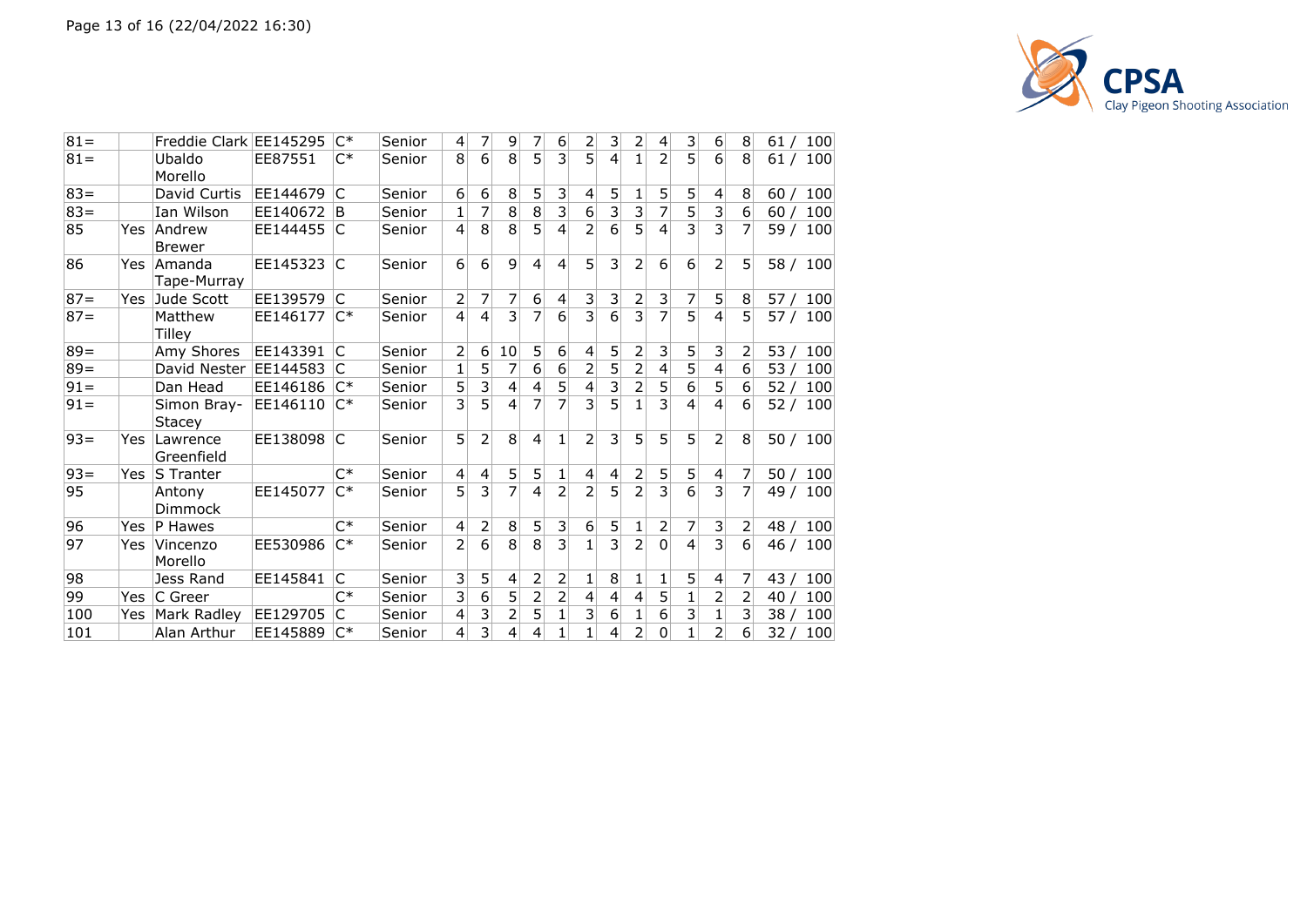

#### **Veteran**

|                |            |                       |             |       | Layout  |                |                |                         |                |                         |                |                          |                         |                |                  |                         | 1              |                 |          |
|----------------|------------|-----------------------|-------------|-------|---------|----------------|----------------|-------------------------|----------------|-------------------------|----------------|--------------------------|-------------------------|----------------|------------------|-------------------------|----------------|-----------------|----------|
|                |            |                       |             |       | Stand   | 1              | 2              | 3                       | 4              | 5 <sup>2</sup>          | 6              | 7                        | 8                       | $\overline{9}$ | 10 <sup>1</sup>  | 11                      | 12             |                 |          |
|                |            |                       |             |       | Round   | 1              | $\overline{2}$ | $\overline{\mathbf{3}}$ | $\overline{4}$ | $\overline{5}$          | 6              | 7                        | $\overline{8}$          | 9              | 10 <sup>1</sup>  | 11                      | 12             |                 |          |
|                |            |                       |             |       | Targets | 8 <sup>1</sup> | 8 <sup>1</sup> | 10                      | 8              | 8 <sup>1</sup>          | 10             | 8 <sup>1</sup>           | 8 <sup>1</sup>          | 8 <sup>1</sup> | 8                | 8 <sup>1</sup>          | 8              |                 |          |
| $\#$           | T/0        | Name                  | <b>CPSA</b> | Class | Cat     |                |                |                         |                |                         |                |                          |                         |                |                  |                         |                | Total           |          |
| $\overline{1}$ | Yes        | Michael<br>Parsons    | EE115252    | AA    | Veteran | 8 <sup>1</sup> | 7              | 9                       | 8              | 7                       | 7              | 7                        | 5                       | 8              | 8 <sup>°</sup>   | 7                       | 8              | 89/             | 100      |
| 2              |            | Sean Hopper EE126277  |             | A     | Veteran | 8              | $\,8\,$        | 10                      | 8              | 7                       | 9              | 6                        | 4                       | 8              | 6                | 6                       | 8              | 88 <sub>l</sub> | 100      |
| $\overline{3}$ |            | Ray Janes             | EE88843     | А     | Veteran | $\bf 8$        | 7              | 10                      | $\overline{8}$ | $\overline{7}$          | 7              | $\overline{6}$           | $\overline{2}$          | $\bf 8$        | 7                | 7                       | $\overline{8}$ | 85/             | 100      |
| $\vert 4$      | Yes        | Mark O'Dowd EE46190   |             | AA    | Veteran | 8              | $\overline{8}$ | 9                       | 8              | $6 \mid$                | $\overline{7}$ | 5                        | 6                       | 6              | $\overline{6}$   | 7                       | 7              | 83/             | 100      |
| $\overline{5}$ |            | <b>Bert Mason</b>     | EE85486     | A     | Veteran | 8              | $\overline{7}$ | $\overline{9}$          | 6              | $\vert 4 \vert$         | 6              | $\overline{7}$           | 6                       | 8              | $\overline{6}$   | $\overline{5}$          | 8              | 80/             | 100      |
| $\overline{5}$ |            | Marcus Went EE67734   |             | B     | Veteran | 8              | $\overline{7}$ | 9                       | 8              | 7                       | $\overline{7}$ | 8                        | 3                       | 5              | 7                | $\overline{\mathbf{3}}$ | 8              | 80/             | 100      |
| $5=$           |            | Michael Fryer EE39268 |             | Α     | Veteran | 8              | $\overline{6}$ | 9                       | $\overline{8}$ | $\overline{6}$          | $\overline{8}$ | 5                        | 4                       | 7              | $\bf 8$          | $\overline{4}$          | $\overline{7}$ | 80/             | 100      |
| $\overline{8}$ |            | Stephen<br>Francis    | EE95598     | B     | Veteran | $\overline{8}$ | $\overline{8}$ | $\overline{8}$          | $\overline{8}$ | $\overline{5}$          | $\overline{6}$ | 5                        | $\overline{6}$          | 6              | $\overline{6}$   | 4                       | 8              | 78 /            | 100      |
| $9 =$          | Yes        | Anthony<br>Collins    | EE143501    | A     | Veteran | 7              | 6              | 6                       | 8              | 7                       | 5              | 7                        | 5                       | 7              | 4                | 6                       | 8              | 76 /            | 100      |
| $9=$           | <b>Yes</b> | Fred Burnell          | EE108107    | A     | Veteran | 8              | 7              | 9                       | 8              | $\overline{\mathbf{3}}$ | 5              | 8                        | 2                       | 5              | 8                | 5                       | 8              | 76/             | 100      |
| $9 =$          | Yes        | Stuart Taylor EE85402 |             | A     | Veteran | $\overline{7}$ | $\overline{6}$ | $\overline{7}$          | 8              | $\overline{5}$          | $\overline{7}$ | $\overline{6}$           | $\overline{6}$          | 6              | $\overline{8}$   | $\overline{\mathbf{4}}$ | 6              | 76/             | 100      |
| 12             | Yes        | Christine<br>Robinson | EE100283    | B     | Veteran | $\overline{4}$ | 7              | $\overline{8}$          | $\overline{8}$ | 7                       |                | $\overline{5}$           | $\overline{\mathbf{3}}$ | $\overline{7}$ | $\overline{5}$   | $\overline{5}$          | $\overline{8}$ | 74/             | 100      |
| 13             |            | Paul Finney           | EE129151    | AA    | Veteran | 7              | 7              | 9                       | 8              | $\overline{7}$          | 7              | 5                        | 5                       | 7              | $6 \overline{6}$ | 1                       | 4              | 73/             | 100      |
| $14 =$         |            | Ian Cross             | EE26633     | B     | Veteran | 8              | $\overline{7}$ | $\overline{5}$          | $\overline{7}$ | $\overline{5}$          | $\overline{5}$ | $\overline{7}$           | $\overline{4}$          | $\overline{7}$ | $\overline{6}$   | $\overline{5}$          | 6              | 72/             | 100      |
| $14 =$         |            | Layne<br>Chisholm     | EE139968    | A     | Veteran | $\overline{5}$ | $\overline{8}$ | $\overline{6}$          | $\overline{8}$ | $\overline{5}$          | $\overline{4}$ | 5                        | $\overline{7}$          | 6              | $\overline{8}$   | $\overline{2}$          | 8              |                 | 72 / 100 |
| $14=$          |            | Robert<br>Francis     | EE90499     | B     | Veteran | 7              | 6              | 9                       | 8              | $\overline{3}$          | 3              | 7                        | 6                       | 6              | 7                | 4                       | 6              |                 | 72 / 100 |
| $17 =$         |            | Cliff Lamb            | EE123008    | B     | Veteran | $\overline{3}$ | 7              | 9                       | 7              | $\overline{4}$          | 7              | 6                        | 3                       | 6              | 7                | 5                       | 7              | 71/             | 100      |
| $17 =$         |            | Michael<br>Wells      | EE113318    | B     | Veteran | $\overline{8}$ | $\overline{5}$ | $\overline{6}$          | $\overline{8}$ | $\overline{3}$          | 7              | $\overline{4}$           | $\overline{4}$          | 6              | $\overline{7}$   | $\overline{5}$          | 8              | 71/             | 100      |
| $17 =$         | Yes        | Nicholas<br>Reeve     | EE56986     | B     | Veteran | 3              | 7              | 6                       | 6              | $6 \overline{6}$        | 6              | 7                        | 3                       | 7              | $6 \overline{6}$ | 6                       | 8              | 71/             | 100      |
| $17 =$         | Yes        | Stephen<br>Murphy     | EE73910     | B     | Veteran | 7              | $\overline{7}$ | 7                       | 7              | $\overline{2}$          | 8              | 5                        | $\overline{2}$          | 6              | 8                | 5                       | 7              | 71/             | 100      |
| $21 =$         |            | Alex Higgs            | EE125603    | A     | Veteran | 5              | 8              | 7                       | 7              | 5 <sup>1</sup>          | 5              | $\overline{\mathcal{L}}$ | 5                       | 7              | $\bf 8$          | 3                       | 6              | 70/             | 100      |
| $21 =$         | Yes        | Andrew Lajer EE88716  |             | C     | Veteran | $\overline{3}$ | $\overline{6}$ | $\overline{9}$          | $\overline{5}$ | $\overline{6}$          | $\overline{7}$ | $\overline{6}$           | $\overline{6}$          | $\overline{4}$ | $\overline{8}$   | $\overline{3}$          | 7              | 70/             | 100      |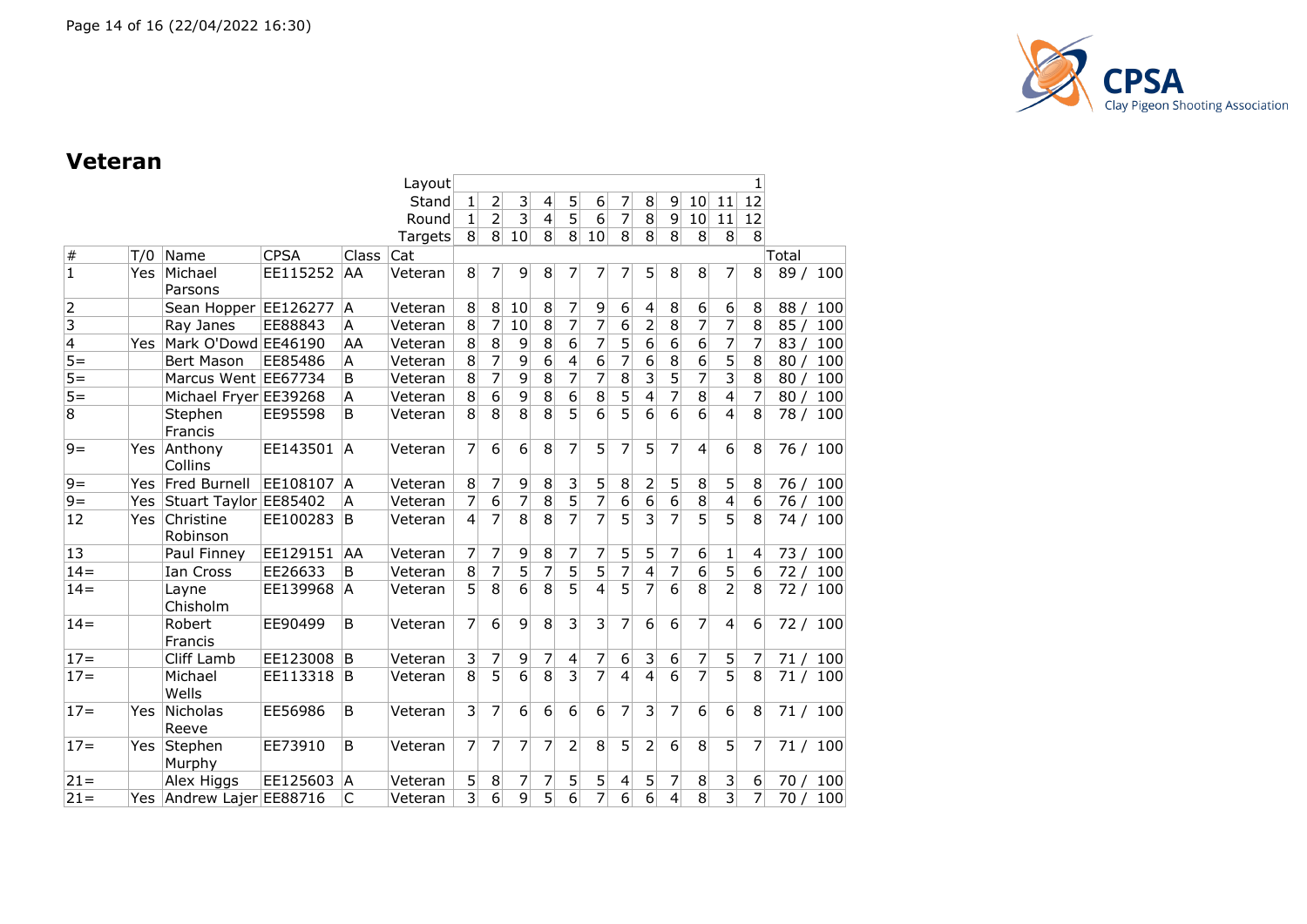

| $21 =$ | Yes  | Christopher<br>White   | EE73188  | B            | Veteran | 8                       | 6              | 6                       | 7              | 5              | 7                         | 5              | 4                       | 5                         | 7              | 2                        | 8              | 70 / 100   |
|--------|------|------------------------|----------|--------------|---------|-------------------------|----------------|-------------------------|----------------|----------------|---------------------------|----------------|-------------------------|---------------------------|----------------|--------------------------|----------------|------------|
| $21 =$ |      | David Blake            | EE110395 | $\mathsf{C}$ | Veteran | 2                       | 8              | 9                       | 8              | 7              | 7                         | 5              | $\overline{2}$          | 5                         | 6              | 3                        | 8              | 70/<br>100 |
| $25 =$ | Yes  | Alan Stronge EE89952   |          | Α            | Veteran | 3                       | $\bf8$         | $\bf 8$                 | $\bf 8$        | 4              | 0                         | 6              | 7                       | $\overline{6}$            | 8              | $\overline{\mathbf{3}}$  | 8              | 69/<br>100 |
| $25 =$ | Yes  | Jane<br>Maloney        | EE83751  | B            | Veteran | 8                       | $\overline{5}$ | 6                       | $\overline{7}$ | 3              | $\overline{\mathbf{3}}$   | 6              | 6                       | $\overline{7}$            | 7              | 5                        | $\overline{6}$ | 69/<br>100 |
| $25 =$ | Yes  | Peter Brown            | EE40071  | B            | Veteran | $\boldsymbol{6}$        | $\,8\,$        | 10                      | 8              | 5              | 3                         | 5              | 3                       | 2                         | 7              | 4                        | 8              | 69/<br>100 |
| $28 =$ | Yes  | Alen<br>Robinson       | EE96426  | B            | Veteran | $6\overline{6}$         | $\overline{6}$ | 8                       | $\overline{7}$ | $\overline{2}$ | $\overline{\overline{3}}$ | $\overline{7}$ | $\overline{\mathbf{A}}$ | 8                         | 6              | $\overline{4}$           | $\overline{7}$ | 68/<br>100 |
| $28=$  | Yes  | Brian Maley            | EE131917 | C            | Veteran | 5                       | 6              | 9                       | 7              | 6              | $\mathbf{1}$              | 6              | $\overline{2}$          | 8                         | 7              | $\overline{4}$           | 7              | 100<br>68/ |
| $28 =$ |      | David Gale             | EE27617  | B            | Veteran | 7                       | $\overline{5}$ | $\overline{8}$          | $8\,$          | $\overline{2}$ | 4                         | 4              | $\overline{2}$          | $\overline{6}$            | $\overline{7}$ | $\overline{7}$           | 8              | 68/<br>100 |
| $31 =$ |      | John<br>Spafford       | EE101014 | ΙB           | Veteran | $6 \overline{6}$        | 6              | $\overline{9}$          | $\overline{5}$ | 4              | $\overline{4}$            | 4              | $\overline{4}$          | 6                         | 7              | $\overline{5}$           | 7              | 100<br>67/ |
| $31 =$ | Yes  | Kevin Lander EE89433   |          | B            | Veteran | 5                       | 8              | 7                       | 7              | 0              | 8                         | 7              | 3                       | 4                         | 6              | 5                        | 7              | 67/<br>100 |
| $33 =$ | Yes  | James<br>Mcalevey      | EE112818 | A            | Veteran | 6                       | 7              | $\overline{9}$          | 8              | $\overline{2}$ | $\overline{3}$            | 6              | $\overline{2}$          | 3                         | 6              | 6                        | 8              | 66/<br>100 |
| $33 =$ |      | Richard<br>Dumpleton   | EE129280 | IC           | Veteran | 6                       | $\overline{7}$ | 9                       | 5              | $\overline{4}$ | $\overline{4}$            | 7              | 3                       | $\overline{4}$            | 4              | 5                        | 8              | 66 / 100   |
| $35 =$ |      | Kevin Walsh            | EE106527 | B            | Veteran | $\overline{4}$          | 5              | 7                       | 6              | 4              | 6                         | 4              | 4                       | 6                         | 6              | 6                        | 7              | 65/<br>100 |
| $35 =$ | Yes  | M Armstrong            |          | $C^*$        | Veteran | 8                       | 5              | $\overline{8}$          | 7              | 4              | 5                         | 6              | 0                       | $\overline{5}$            | 6              | $\overline{3}$           | 8              | 65/<br>100 |
| $35 =$ |      | Ron Salmon             | EE54611  | А            | Veteran | 7                       | 5              | 9                       | 8              | $\overline{2}$ | 7                         | 3              | 0                       | 8                         | 5              | $\overline{\mathbf{3}}$  | 8              | 100<br>65/ |
| $38 =$ |      | Colin Sutton           | EE83429  | B            | Veteran | 8                       | 7              | 8                       | 4              | 5              | $\overline{5}$            | 5              | $\overline{2}$          | $\overline{5}$            | 6              | $\overline{\mathcal{L}}$ | $\overline{5}$ | 100<br>64/ |
| $38 =$ |      | John<br>Mansfield      | EE94887  | B            | Veteran | 3                       | $\overline{6}$ | 6                       | $\overline{7}$ | 3              | $\overline{5}$            | 4              | $\overline{2}$          | 8                         | 7              | 6                        | 7              | 100<br>64/ |
| $40=$  | Yes  | Christopher<br>Wigmore | EE135318 | ΙB           | Veteran | 8                       | 7              | 7                       | 7              | 3              | 6                         | 3              | $\mathbf{1}$            | $\overline{2}$            | 7              | $\overline{4}$           | 8              | 63/<br>100 |
| $40=$  | Yes  | Nicholas<br>Warmington | EE131224 | B            | Veteran | 7                       | $\overline{4}$ | 7                       | 6              | 5              | 5                         | 5              | $\overline{2}$          | $\overline{4}$            | 7              | $\overline{4}$           | 7              | 63/<br>100 |
| $40=$  | Yes  | Nigel Bowley EE100866  |          | <sup>B</sup> | Veteran | $\overline{4}$          | 8              | 5                       | 8              | 3              | 5                         | 5              | 2                       | 6                         | 7              | 3                        | 7              | 63/<br>100 |
| 43     |      | Robert Parry           | EE104514 | ΙB           | Veteran | 6                       | $\overline{5}$ | 7                       | 7              | 5              | $\overline{5}$            | 5              | $\overline{c}$          | 6                         | 5              | 2                        | 7              | 100<br>62/ |
| 44     | Yes  | Christopher<br>Newman  | EE129373 | ΙC           | Veteran | 8                       | 6              | 6                       | $\overline{6}$ | 5              | 4                         | $\overline{5}$ | 3                       | $\overline{4}$            | 5              | 3                        | 6              | 61/<br>100 |
| 45     |      | <b>Terry Harris</b>    | EE66730  | B            | Veteran | 4                       | 3              | 3                       | 6              | 3              | 5                         | 8              | 3                       | 7                         | 8              | 3                        | 7              | 100<br>60/ |
| 46     | Yes  | John<br>Eagleson       | EE104205 | ΙC           | Veteran | 7                       | $\overline{4}$ | $\overline{6}$          | $\overline{8}$ | $\overline{5}$ | $\overline{2}$            | $\overline{5}$ | $\mathbf{1}$            | $\overline{\overline{3}}$ | 6              | $\overline{4}$           | 6              | 57/<br>100 |
| $47 =$ | Yes  | Angus Brown EE37128    |          | A            | Veteran | $\overline{\mathbf{4}}$ | 5              | $\overline{\mathbf{4}}$ | 3              | 4              | 7                         | 2              | 5                       | 7                         | 6              | 3                        | $6\,$          | 56/<br>100 |
| $47 =$ | Yes. | Robert<br>Chamberlain  | EE131962 | IС           | Veteran | $\overline{3}$          | $\overline{8}$ | $\overline{5}$          | $\overline{7}$ | $\overline{2}$ | $\overline{2}$            | $\overline{5}$ | $\mathbf{1}$            | $\overline{6}$            | $\overline{6}$ | 3                        | 8              | 56/<br>100 |
| 49     |      | Yes Neil Hogg          | EE136649 | IC           | Veteran | $6 \overline{6}$        | 5              | 6                       | 8              | $\mathbf{1}$   | $\mathbf{1}$              | 5              | $\mathbf{1}$            | 5                         | $\overline{4}$ | $\overline{4}$           | 8              | 54/<br>100 |